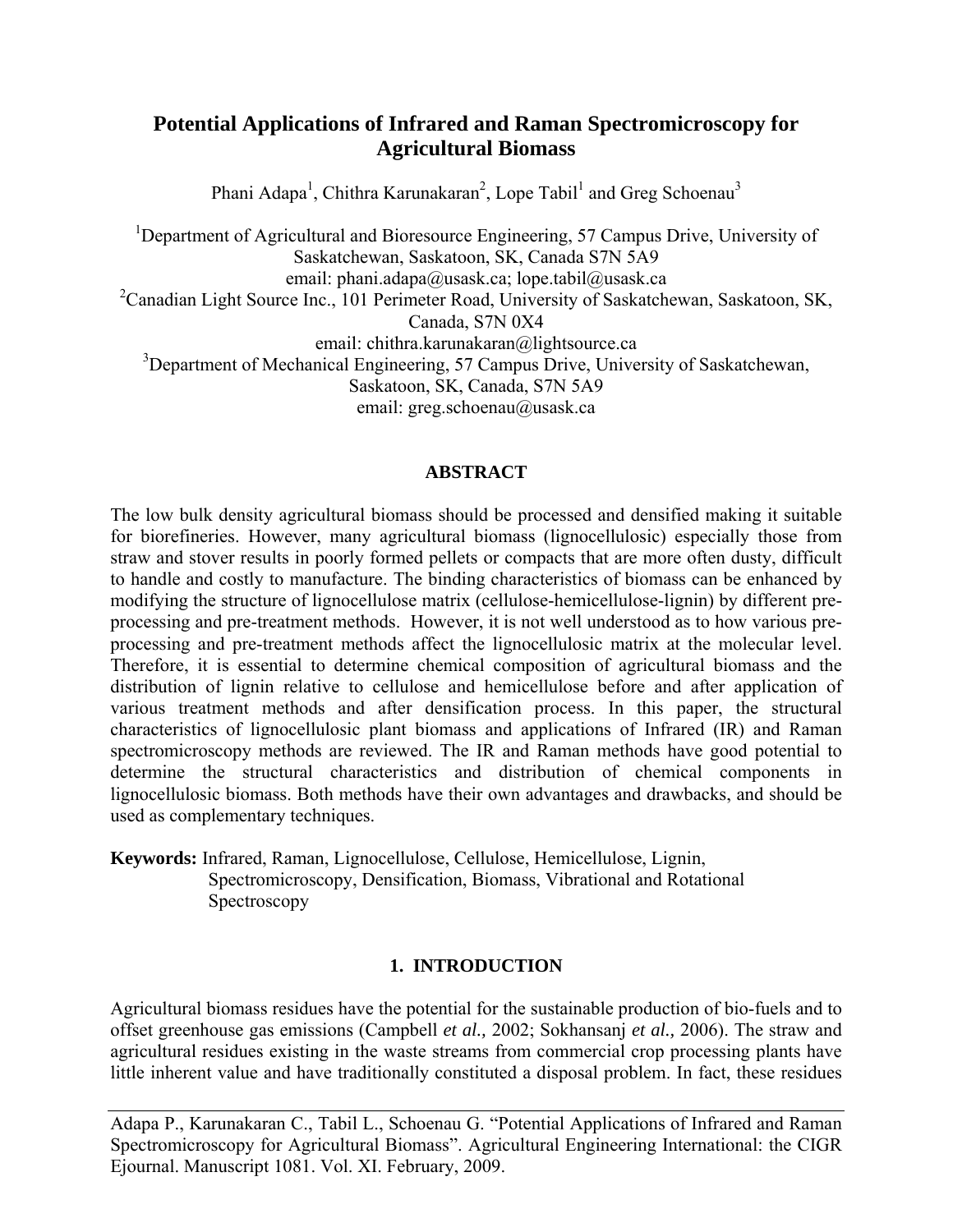represent an abundant, inexpensive and readily available source of renewable lignocellulosic biomass (Liu *et al.,* 2005). New methodologies need to be developed to process the biomass making it suitable feedstock for bio-fuel production. In addition, some of the barriers to the economic use of agricultural crop residue have uncertainty in its availability, variablility in quality, cost of collection, problems in transportation and storage (Bowyer and Stockmann, 2001; Sokhansanj *et al.,* 2006).

Biomass must be processed and handled in an efficient manner in order to reduce industry's operational cost as well as to meet the requirement of raw material for biofuel production. Biomass has low bulk density, making it difficult and expensive to store and transport in its native loose form. The bulk density of dried alfalfa straw is as low as  $40 \text{ kg/m}^3$ . The bulk density of pelleted forage can be as high as  $1250 \text{ kg/m}^3$  (Adapa *et al.*, 2002). When densified, many agricultural biomass, especially those from straw and stover, result in a poorly formed pellets or compacts that are more often dusty, difficult to handle and costly to manufacture. This is a result of lack of complete understanding on the binding characteristics of the components that make up biomass (Sokhansanj *et al.,* 2005).

The binding characteristics of lignocellulosic biomass can be enhanced by modifying the structure of cellulose-hemicellulose-lignin matrix by application of pre-processing and pretreatment methods (Sokhansanj *et al.,* 2005). However, it is not well understood on how various pre-processing and pre-treatment methods affect the lignocellulosic matrix at the molecular level. Most studies focused on quantification of chemical composition of biomass such as total energy content, crude protein and carbohydrates (structural and non-structural) using traditional chemical or proximate analysis methods (Adapa *et al.,* 2004). The proximate analysis of lignocellulosic material relies on the separation of the component of interest from the complex matrix that makes up the biomass. As a result, information on the spatial origin and distribution of the component of interest is lost and the object of the analysis is destroyed (Budevska, 2002; Yu *et al.,* 2007). In addition, applications of pre-processing methods such as size reduction or increasing porosity, and pre-treatment techniques such as steam explosion and pulse electric methods on agricultural biomass have demonstrated an improvement in pellet (compact) quality, that can be attributed to the changes in the lignocellulosic components and distribution (Ade-Omowaye *et al.,* 2001; Bagby, 1982; Bhazal *et al.,* 2003; Focher *et al.,* 1998).

Structural characteristics and chemical compounds distribution of agricultural biomass at microscopic level before and after pre-treatment, and after densification can be studied using Infrared (IR) and Raman spectromicroscopy. This could reveal structural and chemical changes that occur when particular combinations of treatment variables (temperature, pressure, hold time, moisture content, etc.) are applied to produce an optimized and high quality pelletized/densified product development. According to the knowledge of the authors, no such studies have been conducted to determine the structural characteristics and chemical components distribution in agricultural biomass using IR and Raman methods enabling it suitable for biorefineries. Therefore, the objectives of this study are:

- to review the structural and chemical characteristics of agriculture-based lignocellulosic biomass;
- to review the concepts and application of IR and Raman spectromicroscopy methods for biomass research; and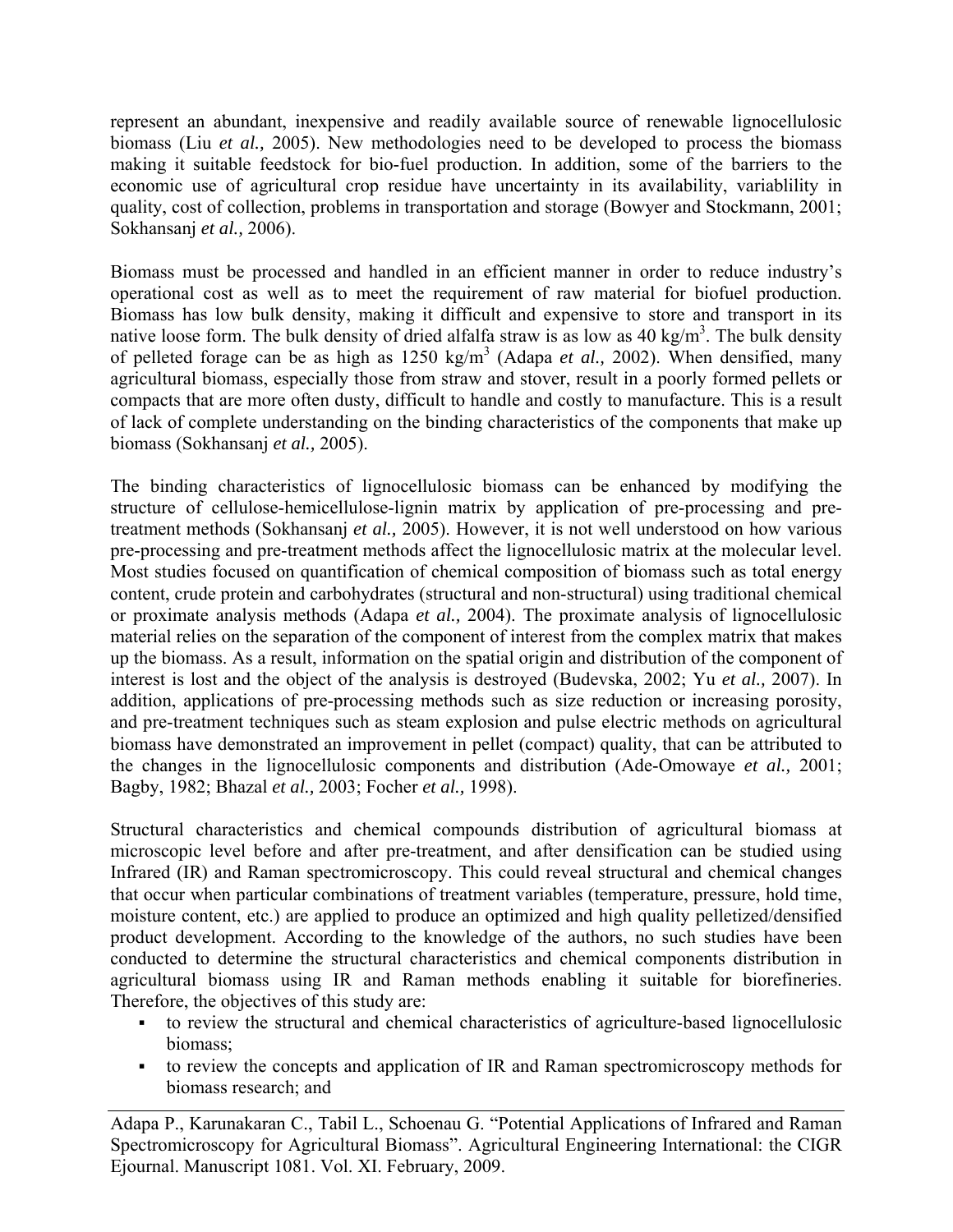to explore basic concepts, and evaluate the strengths and drawbacks of spectromicroscopy as applied to lignocellulosic material.

# **2. LIGNOCELLULOSIC MATERIAL**

Lignocellulosic material refers to plant biomass that is composed of cellulose, hemicellulose, and lignin (Lin and Tanaka, 2006). The major combustible component of non-food energy crops is cellulose, followed by lignin. Non-food energy crops are more energy efficient than edible energy crops that have a large starch component (Holt-Gimenez, 2007).

# **2.1 Cellulose**

Cellulose is an organic polysaccharide (fig. 1) consisting of a linear chain of several hundred to over nine thousand  $\beta(1\rightarrow 4)$  linked D-glucose  $(C_6H_{10}O_5)_n$  units (Crawford, 1981; Updegraff, 1969). Cellulose, a fibrous, tough, water-insoluble substance, is found in the cell walls of plants, particularly in the stalks, stems, trunks and all the woody portions of the plant body (Nelson and Cox, 2005). Cellulose comprises 40-60 % of the dry weight of plant material (the cellulose content of cotton is 90 % and that of wood is 50 %) (Encyclopædia Britannica 2008; USDE 2006). The multiple hydroxyl groups on the glucose residues from one chain form hydrogen bonds with oxygen molecules on another chain, holding the chains firmly together side-by-side and forming *microfibrils* with high tensile strength (fig. 2). This strength is important in cell walls, where they are meshed into a carbohydrate *matrix*, conferring rigidity to plant cells (Murphy and McCarthy, 2005).

Zandersons and co-workers (2004) and Shaw (2008) reported that binding of wood material during hot pressing or densification is mainly dependent on the transition of cellulose into the amorphous state. According to Hon (1989), due to the semi-crystalline structure, hydrogen bonded cellulose cannot be dissolved easily in conventional solvents, and it cannot be melted before it burns; hence, cellulose itself is not a suitable adhesive. This can be overcome by breaking the hydrogen bonds, thus making the cellulose molecule more flexible (Hon 1989). Cellulose requires a temperature of 320 °C and pressure of 25 MPa to become amorphous in water (Deguchi *et al.* 2006).



cellulose Figure 1: The glucose unit and the cellulose chain (Vainio, 2007).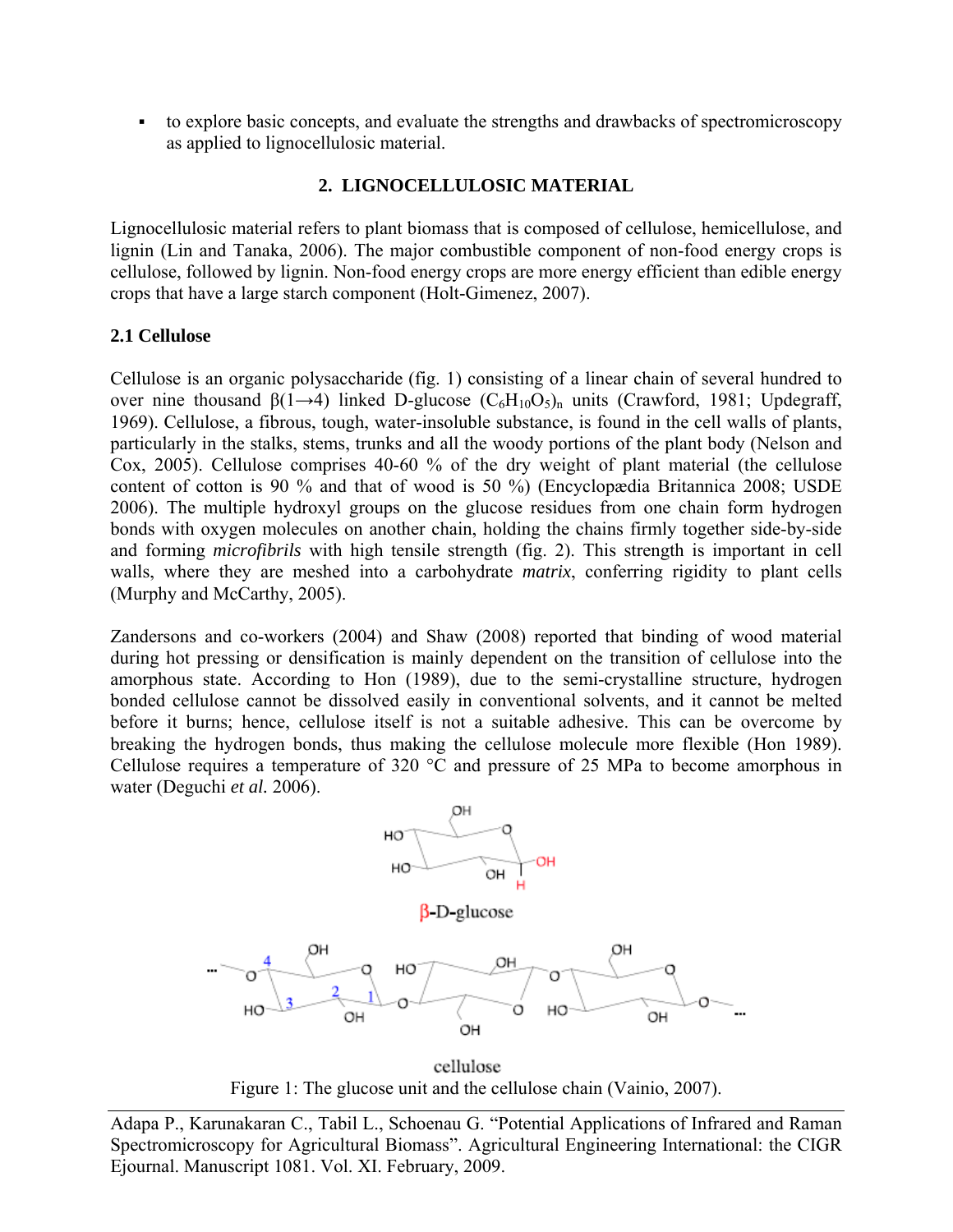

Figure 2: Location and arrangement of cellulose microfibrils in plant cell walls (Murphy and McCarthy, 2005; Shaw, 2008).

## **2.2 Hemicellulose**

Hemicellulose is made of several heteropolymers (matrix polysaccharides) present in almost all plant cell walls along with cellulose (fig. 2). While cellulose is crystalline, strong, and resistant to hydrolysis; hemicellulose has a random, amorphous structure with less strength. Hemicellulose is a polysaccharide related to cellulose and comprises 20-40 % of the biomass of most plants. In contrast to cellulose, hemicellulose is derived from several sugars in addition to glucose, including especially xylose but also mannose, galactose, rhamnose and arabinose (Shambe and Kennedy, 1985). Branching in hemicellulose produces an amorphous structure that is more easily hydrolyzed than cellulose (Shaw, 2008). Also, hemicellulose can be dissolved in strong alkali solutions. Hemicellulose provides structural integrity to the cell. Some researchers believe that natural bonding may occur due to the adhesive properties of degraded hemicellulose (Bhattacharya *et al.,* 1989).

# **2.3 Lignin**

Lignin is a complex chemical compound most commonly derived from wood and is an integral part of the cell walls of plants (Lebo *et al.,* 2001; Zandersons *et al.,* 2004). The compound has several unusual properties as a biopolymer, not the least its heterogeneity in lacking a defined primary structure. Lignin fills the spaces in the cell wall between cellulose and hemicellulose (fig. 2). It is covalently linked to hemicellulose and thereby crosslinks different plant polysaccharides, conferring mechanical strength to the cell wall and consequently to the whole plant structure (Chabannes *et al.,* 2001).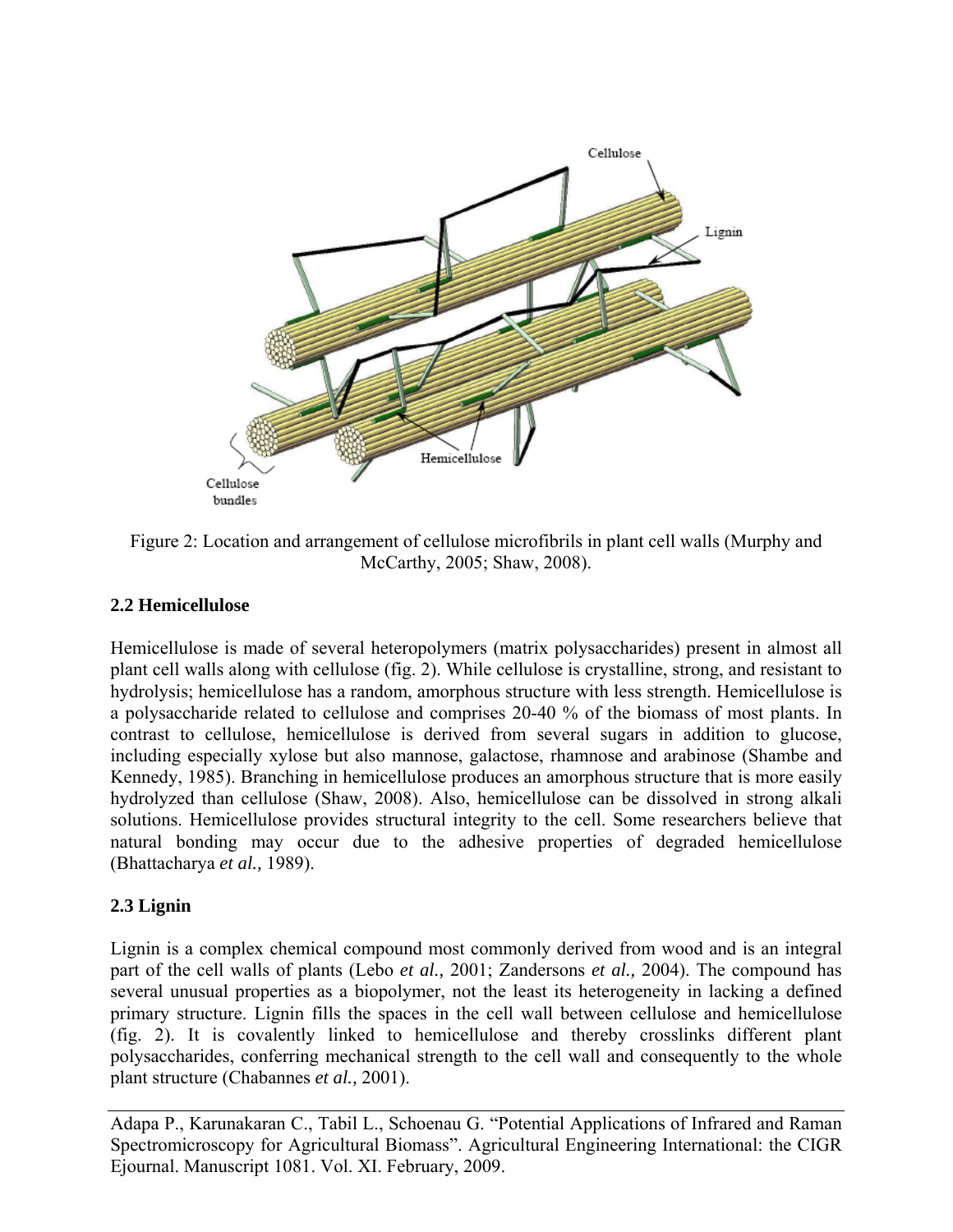There are three monomers of lignin, methoxylated to various degrees: *p*-coumaryl alcohol, coniferyl alcohol, and sinapyl alcohol (fig. 3) (Freudenberg and Nash, 1968). These are incorporated into lignin in the form of the phenylpropanoids *p*-hydroxyphenyl (H), guaiacyl (G), and syringyl (S), respectively (Boerjan *et al.,* 2003). Gymnosperms have a lignin that consists almost entirely of G with small quantities of H. The dicotyledonic angiosperms is more often a mixture of G and S (with very little H), and monocotyledonic lignin is a mixture of all three (Boerjan *et al.,* 2003). Many grasses have mostly G, while some plants have mainly S. All lignin contain small amounts of incomplete or modified monolignols, and other monomers are prominent in non-woody plants (Ralph *et al.,* 2001).

Lignin acts as a binder for the cellulose fibres (fig. 2). Van Dam and co-workers (2004) have reported that lignin can be used as an intrinsic resin in binderless board production due to the fact that when lignin melts (temperatures above 140 °C), it exhibits thermosetting properties. Lignin is the component that permits adhesion in the wood structure, and is a rigidifying and bulking agent (Anglès *et al.,* 2001). Lehtikangas (2001) stated that 8-15 % water in pellets will reduce the softening temperature of lignin to 100-135 °C by plasticizing the molecular chains. The adhesive properties of thermally softened lignin are thought to contribute considerably to the strength characteristics of briquettes made of lignocellulosic materials (Granada *et al.,* 2002; Shaw, 2008).



Figure 3: The three common monolignols (Freudenberg and Nash, 1968).

It is apparent that the application of various pre-processing and pre-treatment methods to enhance the availability and distribution of lignin is critical. Various traditional and proximate analysis methods are available to determine the chemical composition of lignocellulosic biomass. However, there is a lack of literature and understanding to determine chemical compounds distribution of agricultural biomass at microscopic level before and after pre-treatment, and after densification using IR and Raman spectromicroscopy. Therefore, the following sections will explore the basic concepts of IR and Raman spectromicroscopy as applied to lignocellulosic biomass.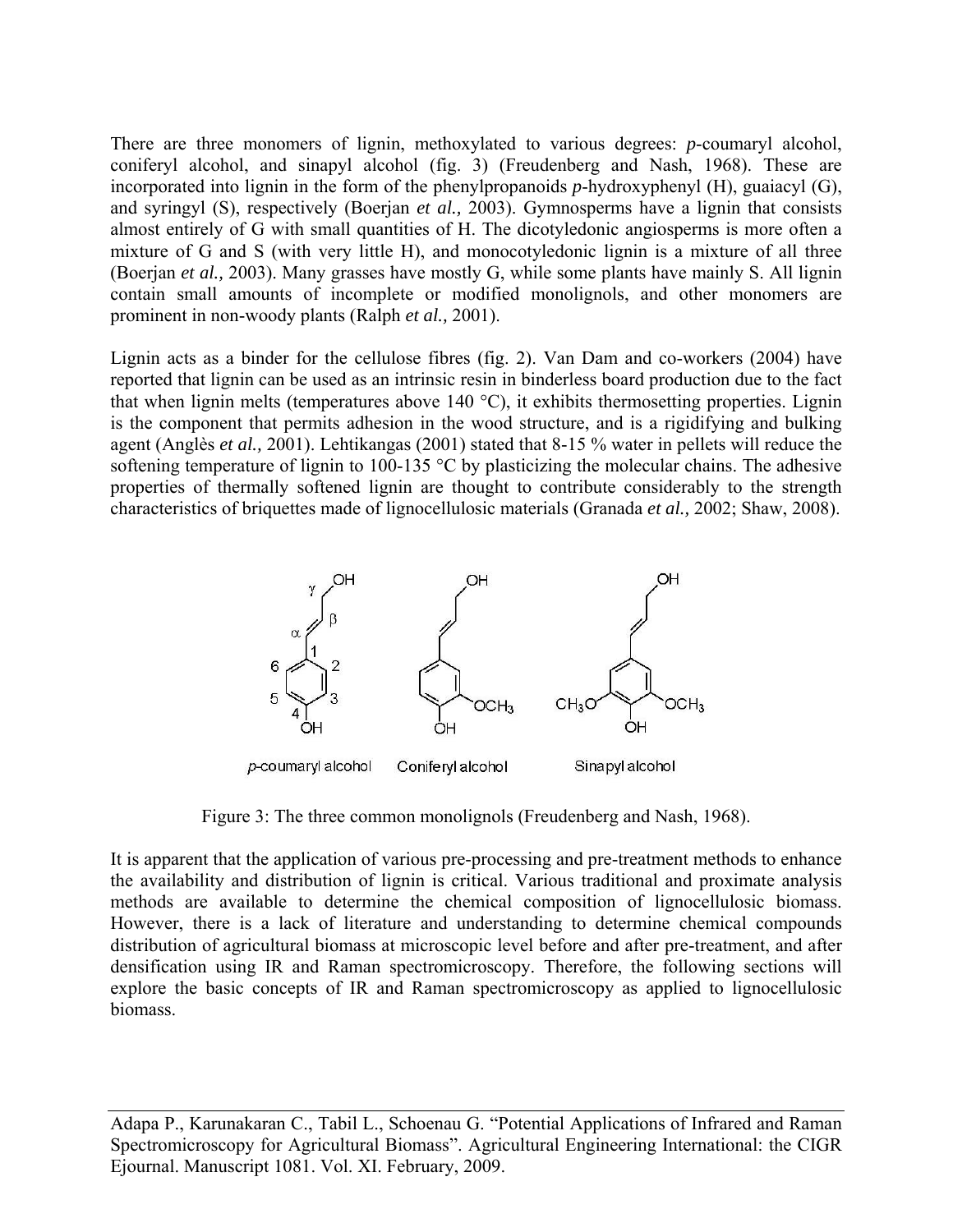#### **3. VIBRATIONAL AND ROTATIONAL SPECTROSCOPY**

Spectroscopy may be defined as the study of the quantized interaction of electromagnetic radiations with matter. The electromagnetic radiations are produced by the oscillation of electric charge on an atom in a molecule (Yadav, 2005). Electromagnetic radiation is characterized by its wavelength  $\lambda$  (the length of one wave, cm), its frequency  $\nu$  (the number of vibrations per unit time, Hz), and its wavenumber  $\overline{v}$  (the number of waves per unit length). The wavenumber expressed in cm<sup>-1</sup> is the number of waves in a 1 cm-long wavetrain (Colthup *et al.*, 1990). The wavenumber  $\overline{v}$ , in waves per centimetre (cm<sup>-1</sup>), is related to the other parameters by (eq. 1)

$$
\overline{v} = \frac{v}{(c'_n)} = \frac{1}{\lambda}
$$
 (1)

where:

*c* = velocity of light in vacuum (2.998 $\times$ 10<sup>10</sup> cm/s), and

 $(c/n)$  = velocity of light in a medium whose refractive index is *n*, in which the wavenumber is measured.

It is important to understand the distribution of energy possessed by a molecule at any given moment, defined as the sum of the contributing energy terms (eq. 2):

$$
E_{total} = E_{electronic} + E_{vibrational} + E_{rotational} + E_{translational}
$$
 (2)

In the above equation, the translational energy relates to the displacement of molecules in space as a function of the normal thermal motions of matter. The rotational energy, which gives rise to its own form of spectroscopy, is observed as the tumbling motion of a molecule, which is the result of the absorption of energy within the microwave region. The vibrational energy component is a higher energy term and corresponds to the absorption of energy by a molecule as the component atoms vibrate about the mean centre of their chemical bonds. The electronic component is linked to the energy transitions of electrons as they are distributed throughout the molecule, either localized within specific bonds, or delocalized over structures, such as an aromatic ring (Coates, 2000). Energy *E* in eV for a single photon is given by equation (3):

$$
E = h v = \frac{hc}{\lambda} \tag{3}
$$

where:  $h =$ Planck's constant  $(6.6256 \times 10^{-34} \text{ Js})$ 

#### **3.1 Electromagnetic Radiation and Spectrum**

Electromagnetic spectrum covers a very wide range of electromagnetic radiations. The arrangement of all types of electromagnetic radiations in order of their wavelengths or frequencies is shown in Figure 4.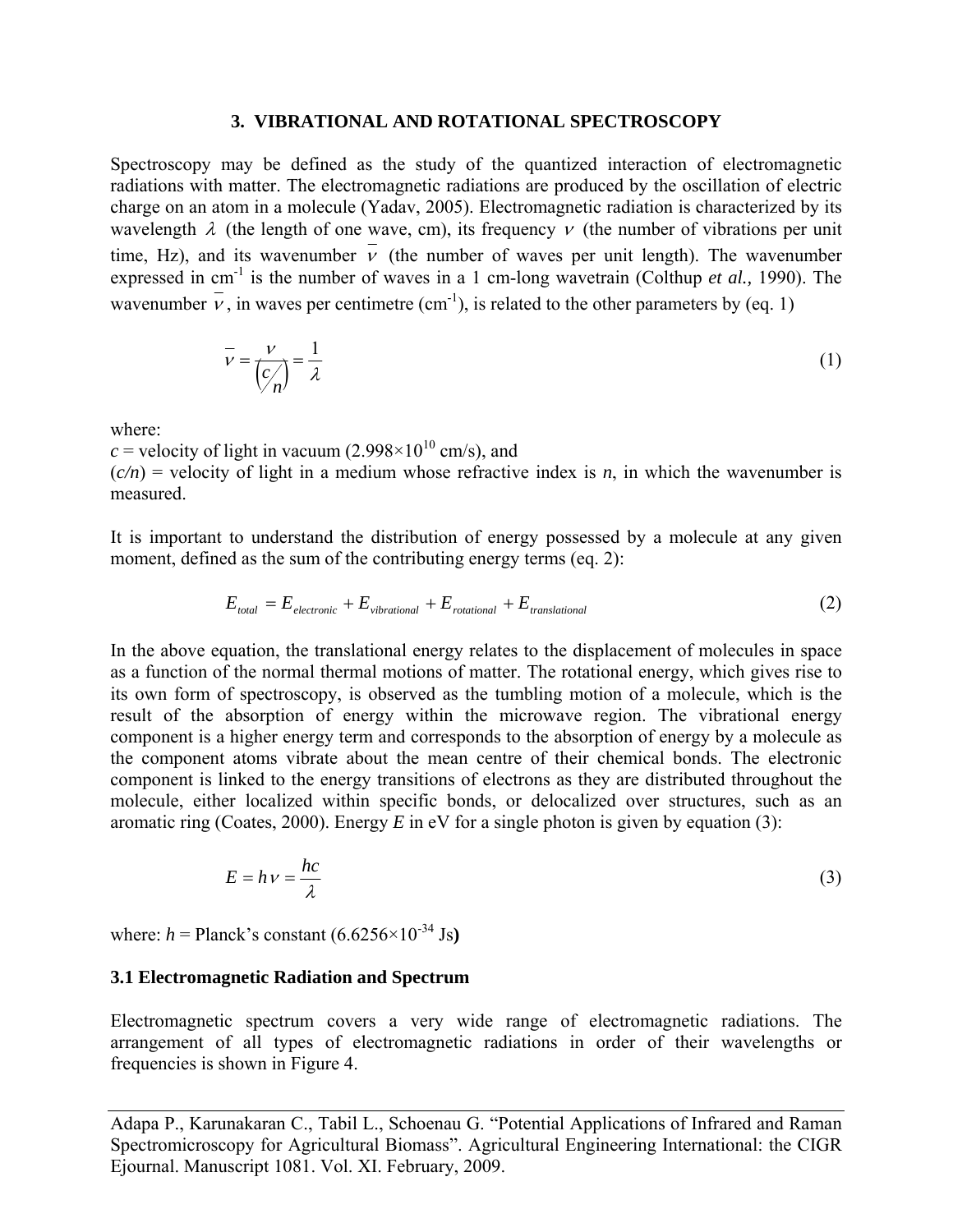

Figure 4: Electromagnetic spectrum (Colour Therapy Healing, 2008).

# **3.2 Absorption and Emission Spectra**

When electromagnetic radiation is passed through an organic compound, it may be absorbed to induce electronic, vibrational and rotational transitions in the molecules. The energy required for each of these transitions is quantized. Thus, only the radiation supplying the required quantum (photon) of energy is absorbed and the remaining portion of the incident radiations is transmitted. Generally, a spectrometer records an absorption spectrum as a plot of the intensity of absorbed or transmitted radiations versus their wavelengths or frequencies and is called absorption spectra (fig. 5) (Schienmann, 1970; Williams and Fleming, 1966; Yadav, 2005).



Figure 5: Schematic of absorption spectra (Yadav, 2005).

Adapa P., Karunakaran C., Tabil L., Schoenau G. "Potential Applications of Infrared and Raman Spectromicroscopy for Agricultural Biomass". Agricultural Engineering International: the CIGR Ejournal. Manuscript 1081. Vol. XI. February, 2009.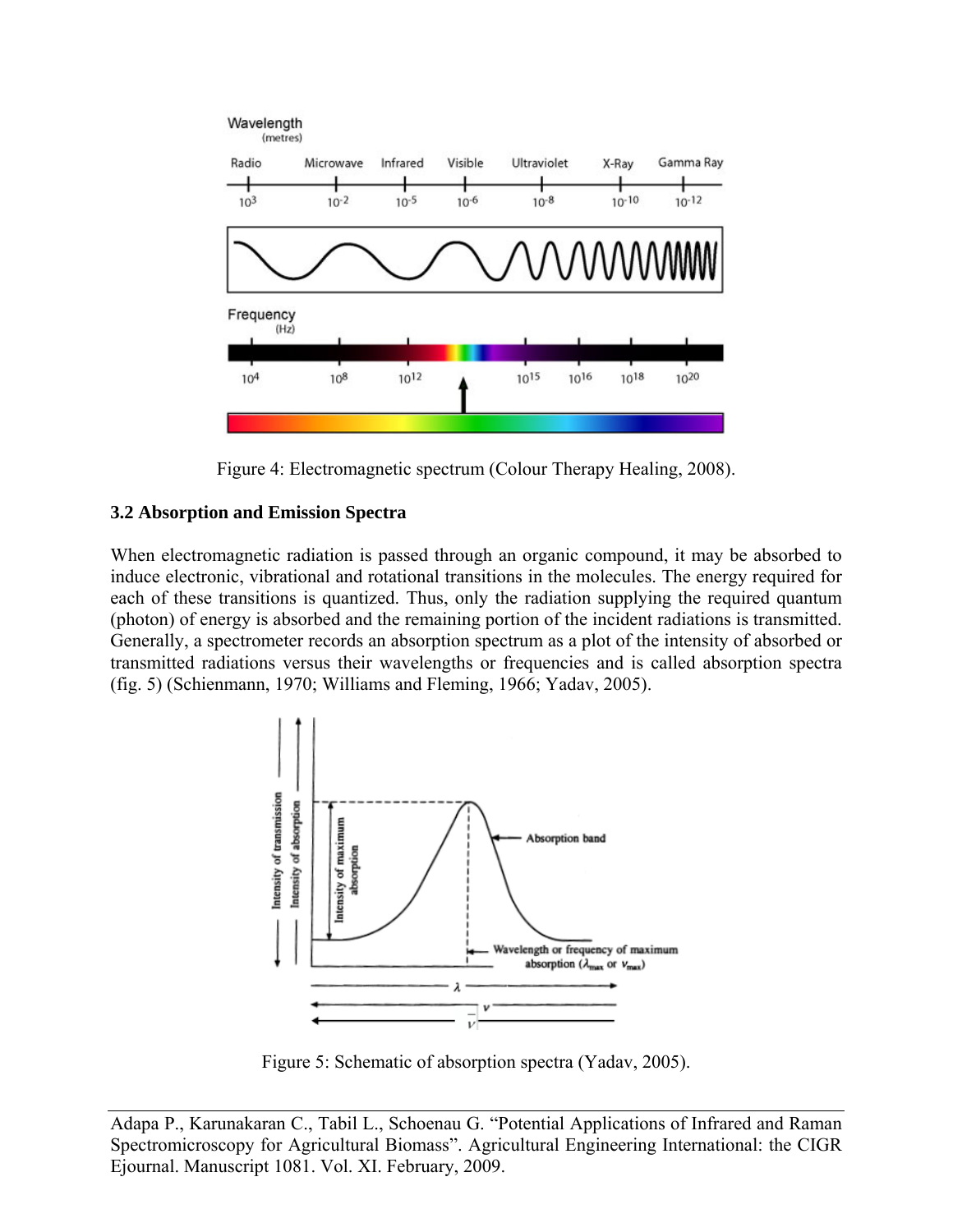# **4. INFRARED SPECTROMICROSCOPY**

With the introduction of the IR spectromicroscopy, it is possible to measure spectra of objects as well as structures on the micrometer scale. Analysis of biological tissues became an important area of interest due to the possibility to perform chemical analysis on a very small scale and link it to morphology (Budevska, 2002).

IR spectroscopy deals with the recording of the absorption of radiations in the infrared region of the electromagnetic spectrum. The position of a given infrared absorption is expressed in terms of wavenumber  $\bar{v}$  (cm<sup>-1</sup>) as it is directly proportional to energy. The ordinary infrared region 4000-667 cm<sup>-1</sup> is of greatest practical use to organic chemists. The region  $12,500-4000$  cm<sup>-1</sup> is called the near infrared and the region  $667-50$  cm<sup>-1</sup> as the far infrared region. The absorption of infrared radiation by a molecule occurs due to quantized vibrational and rotational energy changes when it is subjected to infrared irradiation (Colthup *et al.,* 1990; Yadav, 2005).

When a molecule absorbs IR radiation below  $100 \text{ cm}^{-1}$ , the absorbed radiation causes transitions in its rotational energy levels. Since these energy levels are quantized, a molecular rotational spectrum consists of discrete lines. When a molecule absorbs IR radiation in the range 100-  $10,000$  cm<sup>-1</sup>, the absorbed radiation causes transitions in its vibrational energy levels. These energy levels are also quantized, but vibrational spectra appear as bands rather than discrete lines. The rotational energy levels of a molecule are far less than that between its vibrational energy levels. Thus, a single transition in vibrational energy levels is accompanied by a large number of transitions in rotational energy levels and so the vibrational spectra appear as vibrationalrotational bands instead of discrete lines (Colthup *et al.,* 1990; Yadav, 2005).

Infrared radiation is absorbed when the oscillating dipole moment, due to a molecular vibration, interacts with the oscillating electric field of the infrared beam. This interaction occurs and hence, an absorption band appears only when a molecular vibration produces a change in the dipole moment of the molecule. Otherwise, the vibration is said to be infrared inactive and will show no absorption band in the infrared spectrum. Usually, the larger the change in dipole moment, the higher is the intensity of absorption. It is not necessary for a molecule to have a permanent dipole moment for IR absorption (Yadav, 2005).

# **4.1 Calculation of Vibrational Frequencies**

The characteristic frequencies of particular combination of atoms within a molecule could be explained by the basic model of the simple harmonic oscillator and its modification to account for anharmonicity (Coates, 2000). Because of the importance in the study of molecular vibrations, the classical vibrational frequency for a diatomic molecule will be derived using a model represented by two masses  $m_1$  and  $m_2$  connected by a mass-less spring (Colthup *et al.,* 1990) (fig. 6).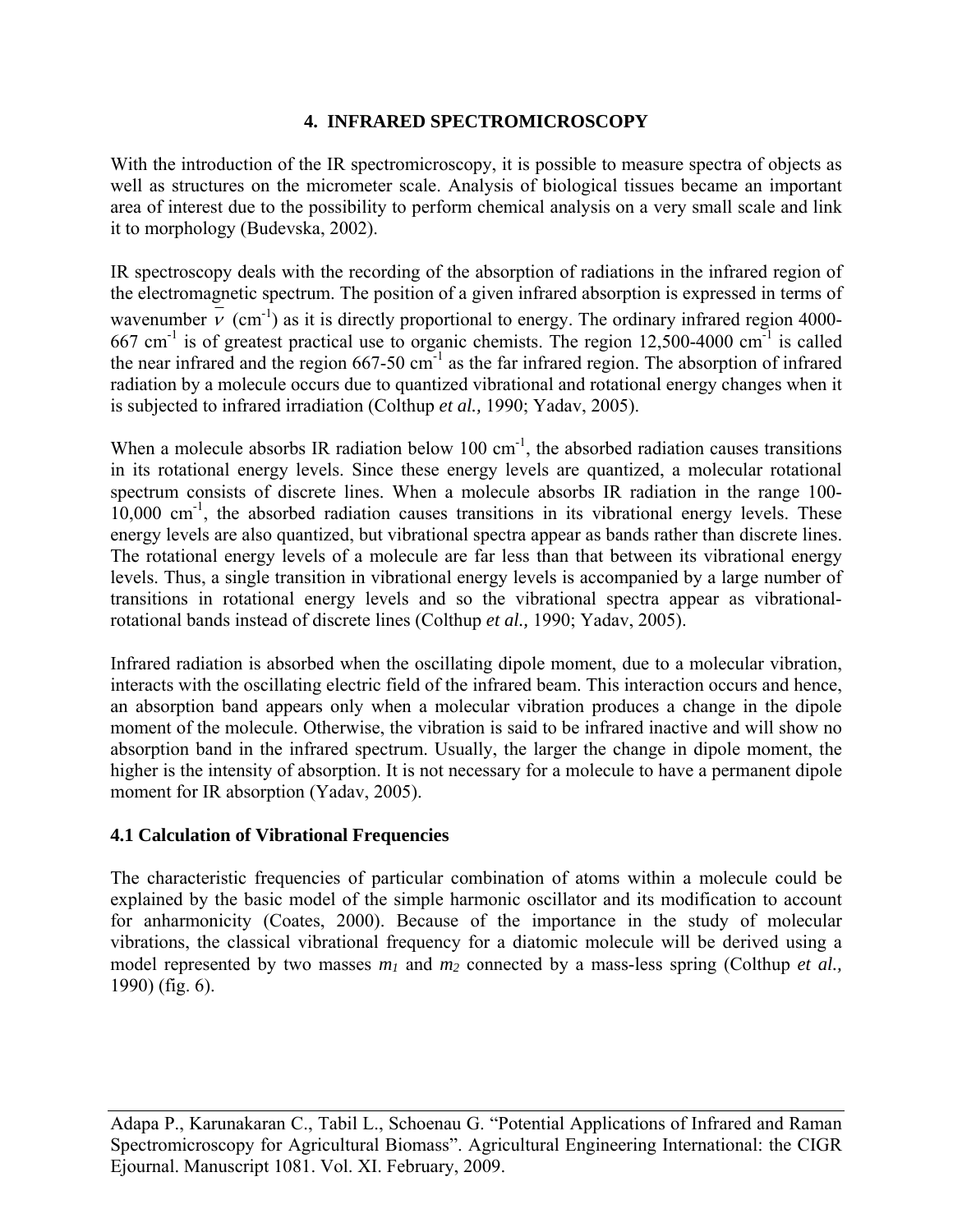

Figure 6: Representation of atoms using a simple harmonic oscillator model (Yadav, 2005).

Hooke's law could be used to express the fundamental vibrational frequency of a molecular ensemble (eq. 4) (Coates, 2000).

$$
v = \frac{1}{2\pi c} \sqrt{\frac{f}{\mu}}
$$
 (4)

where:

 $1 + m_2$  $1''$ <sup>2</sup>  $m_1 + m$  $m_1m$ +  $\mu = \frac{m_1 m_2}{m_1 m_2}$  is the reduced mass,  $m_1$  and  $m_2$  are the masses (g) of the atoms linked to the

particular bond,

 $f =$  force constant of the bond in dyn/cm,

This simple equation provides a link between the strength (or springiness) of the covalent bond between two atoms (or molecular fragments), the mass of the interacting atoms and the frequency of vibration. This simple model does not account for repulsion and attraction of the electron cloud at the extremes of the vibration, and does not accommodate the concept of bond dissociation at high levels of absorbed energy (Coates, 2000).

#### **4.2 Fundamental Molecular Vibrations**

The IR spectra of polyatomic molecules may exhibit more than one vibrational absorption band. The number of these bands corresponds to the number of fundamental vibrations in the molecule which can be calculated from the degrees of freedom of the molecule. The degrees of freedom of a molecule are equal to the total degrees of freedom of its individual atoms. Each atom has three degrees of freedom corresponding to the three Cartesian coordinates (x, y and z) necessary to describe its position relative to other atoms in the molecule. Therefore, a molecule having *n* atoms will have 3*n* degrees of freedom. In case of a non-linear molecule, three of the degrees of freedom describe rotation and three describe translation. Thus, the remaining  $(3n - 3 - 3) = 3n -$ 6 degrees of freedom are its vibrational degrees of freedom or fundamental vibrations (Coates, 2000; Colthup *et al.,* 1990; Yadav, 2005).

In case of a linear molecule, only two degrees of freedom describe rotation (because rotation around its axis of linearity does not change the positions of the atom) and three describe translation. Thus, the remaining  $(3n - 2 - 3) = 3n - 5$  degrees of freedom are vibrational degrees of freedom or fundamental vibrations (Coates, 2000; Colthup *et al.,* 1990; Yadav, 2005).

Adapa P., Karunakaran C., Tabil L., Schoenau G. "Potential Applications of Infrared and Raman Spectromicroscopy for Agricultural Biomass". Agricultural Engineering International: the CIGR Ejournal. Manuscript 1081. Vol. XI. February, 2009.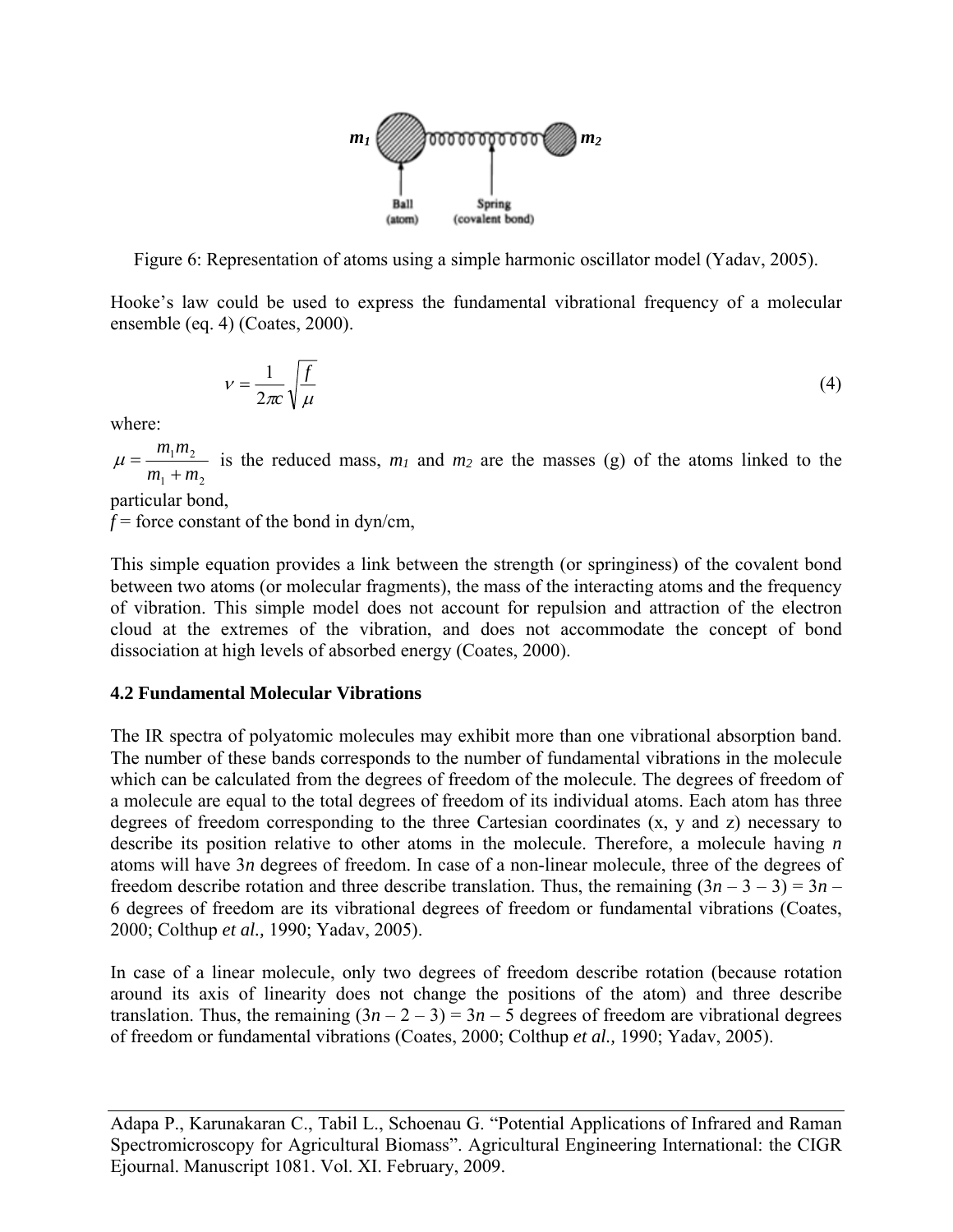The two types (modes) of fundamental molecular vibrations known are: a) stretching; and b) bending vibrations (deformations) (Coates, 2008; Colthup *et al.,* 1990; Yadav, 2005).

# **4.2.1 Stretching Vibrations**

In stretching vibrations, the distance between two atoms increases or decreases, but the atoms remain in the same bond axis. Stretching vibrations are of two types (Colthup *et al.,* 1990; Yadav, 2005):

- a) Symmetrical stretching in this mode of vibration, the movement of atoms with respect to the common (or central) atom is simultaneously in the same direction along the same bond axis (fig.  $7(a)$ ); and
- b) Asymmetrical stretching in this vibration, one atom approaches the common atom while the other departs from it (fig. 7(b)).



Figure 7: Stretching vibrations of  $CH_2$  group ( $v CH_2$ ) (Yadav, 2005).

In practice, various other deformation motions (angular changes), such as bending and twisting about certain centers within a molecule, also have impact, and contribute to the overall absorption spectrum. By rationalizing the effort needed to move the atoms relative to each other, one can appreciate that it takes less energy to bend a bond than to stretch it. Consequently, the stretching absorptions of a vibrating chemical bond occur at higher frequencies (wavenumbers) than the corresponding bending or bond deformation vibrations, with the understanding that energy and frequency are proportionally related. In addition, it takes slightly more energy to excite a molecule to an asymmetric than a symmetric vibration (Coates, 2000).

# **4.2.2 Bending Vibrations (Deformations)**

In bending vibrations, the positions of the atoms change with respect to their original bond axes. Bending vibrations are of four types (Colthup *et al.,* 1990; Yadav, 2005):

- a) Scissoring in this mode of vibration, the movement of atoms is in the opposite direction with change in their bond axes as well as in the bond angle they form with the central atom (fig.  $8(a)$ );
- b) Rocking in this vibration, the movement of atoms takes place in the same direction with change in their bond axes (fig. 8(b)). Both scissoring and rocking are in-plane bendings;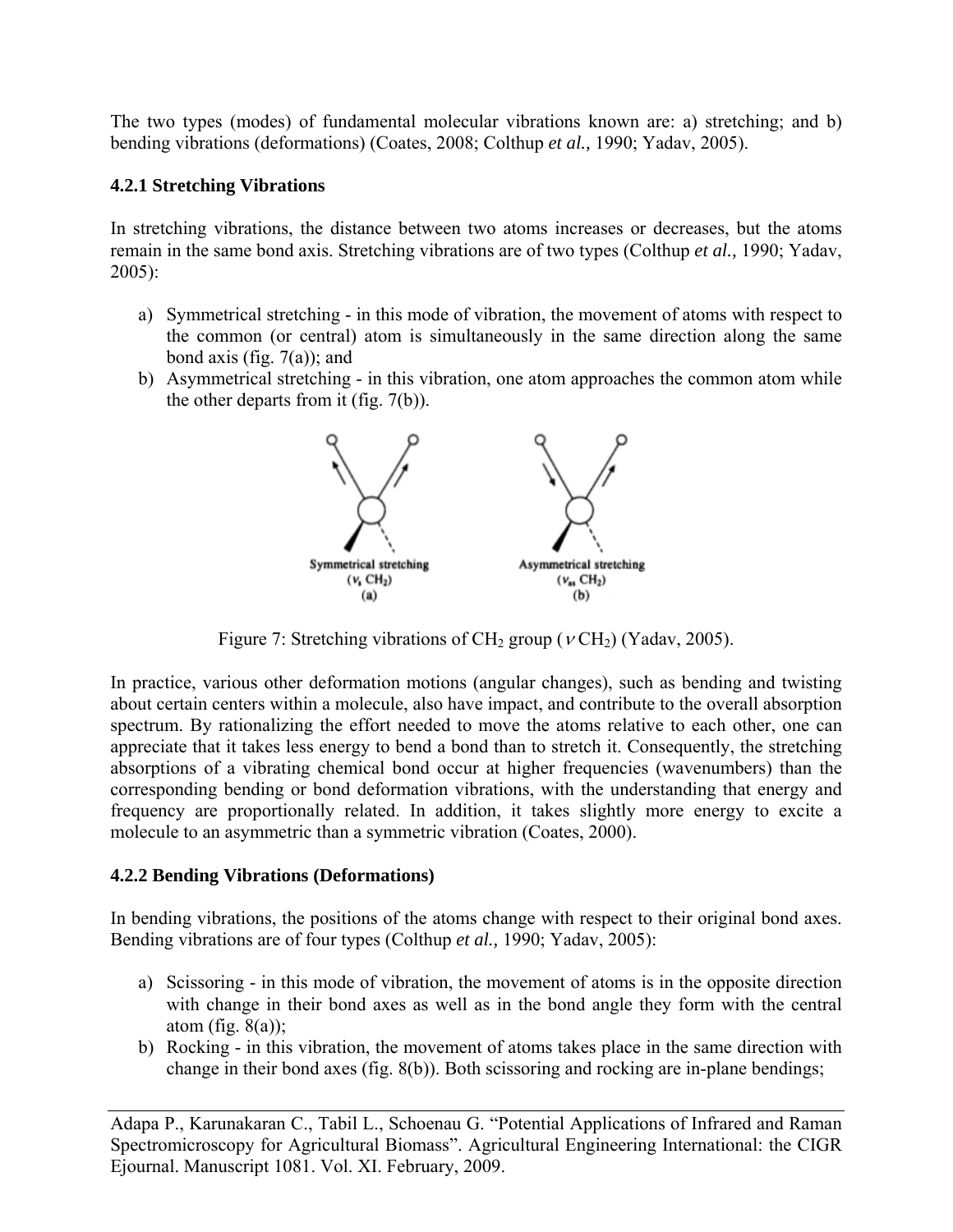- c) Wagging in this vibration, two atoms simultaneously move above and below the plane with respect to the common atom (fig.  $8(c)$ ); and
- d) Twisting in this mode of vibration, one of the atom moves up and the other moves down the plane with respect to the common atom (fig. 8(d)).



Figure 8: Bending vibrations (deformations) of  $CH_2$  group (+ and – signs indicate movements perpendicular to the plane of the paper) (Yadav, 2005).

# **4.3 Fingerprint Region**

It is not possible for any two different compounds to have exactly the same IR spectrum. Therefore, the IR spectrum of a compound is called its fingerprint. The region below 1500 cm<sup>-1</sup> is called fingerprint region because every compound has unique absorption pattern in this region. The fingerprint region contains many absorption bands caused by bending vibrations as well as absorption bands caused by stretching vibrations. Since the number of bending vibrations in a molecule is much greater than its stretching vibrations, the fingerprint region is rich in absorption bands and shoulders. Thus, the superimposability of IR bands of the spectra of any two different compounds becomes impossible in this region. However, similar compounds may show very similar spectra above  $1500 \text{ cm}^{-1}$  (Coates, 2000).

# **5. RAMAN SPECTROMICROSCOPY**

Infrared and Raman spectroscopy are closely related as both originate from the transition in vibrational and rotational energy levels of the molecule on absorption of radiations. The intensity of IR absorption depends on the change in dipole moment of the bond, whereas Raman intensity depends on the change in polarizability of the bond accompanying the excitation. Thus, an electrically symmetrical bond (i.e. having no dipole moment) does not absorb in IR region (i.e. the transition is forbidden) but it does absorb in Raman scattering (i.e. the transition is allowed).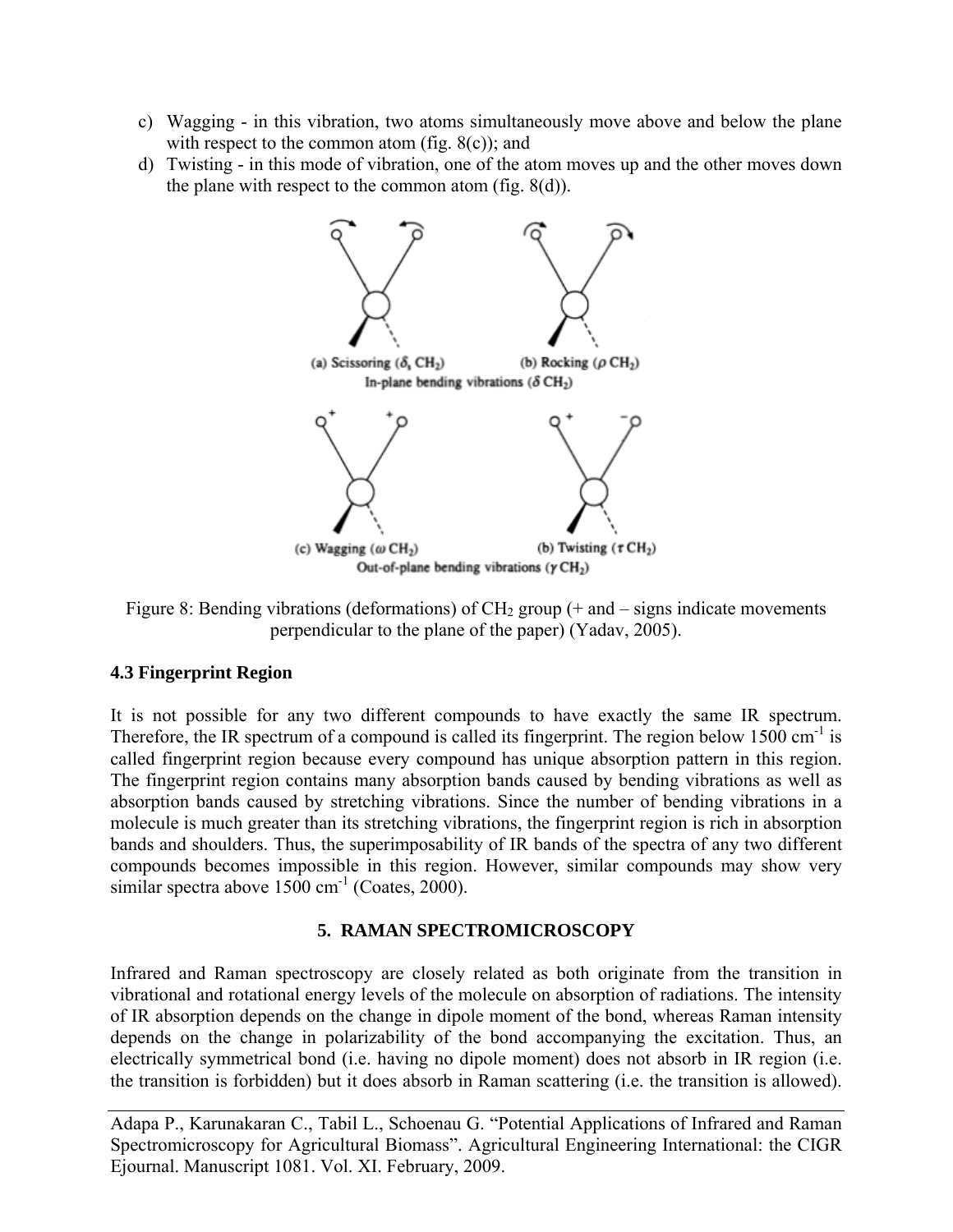In other words, an electrically symmetrical bond is Raman active but IR inactive. However, an electrically unsymmetrical bond may be IR active and Raman inactive or both IR and Raman active (Anderson, 1973; Colthup *et al.,* 1990).

IR and Raman spectroscopy are complementary techniques. For example, studies on bond angles, bond lengths and other structural confirmations require Raman data in addition to IR analysis (Yadav, 2005).

According to Raman effect, when a beam of strong radiation of a definite frequency is passed through a transparent substance (gas, liquid or solid), the radiation scattered at right angles has not only the original frequency but also some other frequencies which are generally lower and occasionally higher than that of the incident radiation. This is known as Raman scattering or *Raman effect*. The spectral lines resulting from lower frequencies than that of the incident radiation are called *Stokes lines* and those from higher frequencies are called *anti-Stokes lines*. The spectral lines whose frequencies have been modified in *Raman effect* are called Raman lines. Thus, Stokes and anti-Stokes lines are *Raman lines*. The Raman spectra are a manifestation of *Raman effect*, which is accompanied by transitions in vibrational and rotational energy levels of the molecule. Similar to IR spectra, the position of spectral lines (or bands) in Raman spectra are also reported in wavenumbers (cm-1) (Anderson 1973; Colthup *et al.* 1964).

The incident light is associated with energy  $h\nu$ , a part of which is used for causing transitions from lower to higher vibrational and rotational energy levels, so the scattered radiation has a lower energy content  $h\nu_s$  and thus a new line (Raman line) appears in the spectrum. Raman also discovered (Yadav, 2005) that the frequency difference  $\Delta v$  between the incident frequency  $v_i$ and any scattered frequency  $v<sub>s</sub>$  is constant and characteristic of the substance exposed to radiation and is completely independent from the frequency of the incident radiation  $v_i$ .  $\Delta v$  is known as *Raman frequency shift* or *Raman shift* and is given by the Equation (5) (Anderson, 1973; Yadav, 2005).

$$
\Delta v = v_i - v_s \tag{5}
$$

where  $\Delta v$  is positive for Stokes line and negative for anti-Stokes lines. Although Raman shifts Δν correspond to IR absorption or emission, IR and Raman spectra of a substance are not always identical.

# **6. APPLICATIONS OF VIBRATIONAL SPECTROMICROSCOPY FOR AGRICULTURAL BIOMASS**

The ability to produce qualitative and quantitative analytical data for samples with minimum or no sample preparation has made the vibrational spectroscopic approach the preferred one in many cases where speed and high throughput are of great importance. The ability to fingerprint the chemical composition in a spatially-resolved manner will, most likely, prove to be unique and most valuable, especially in the characterization of agricultural materials. Applications developed for agricultural purposes span a wide range including satellite and aerial remote sensing,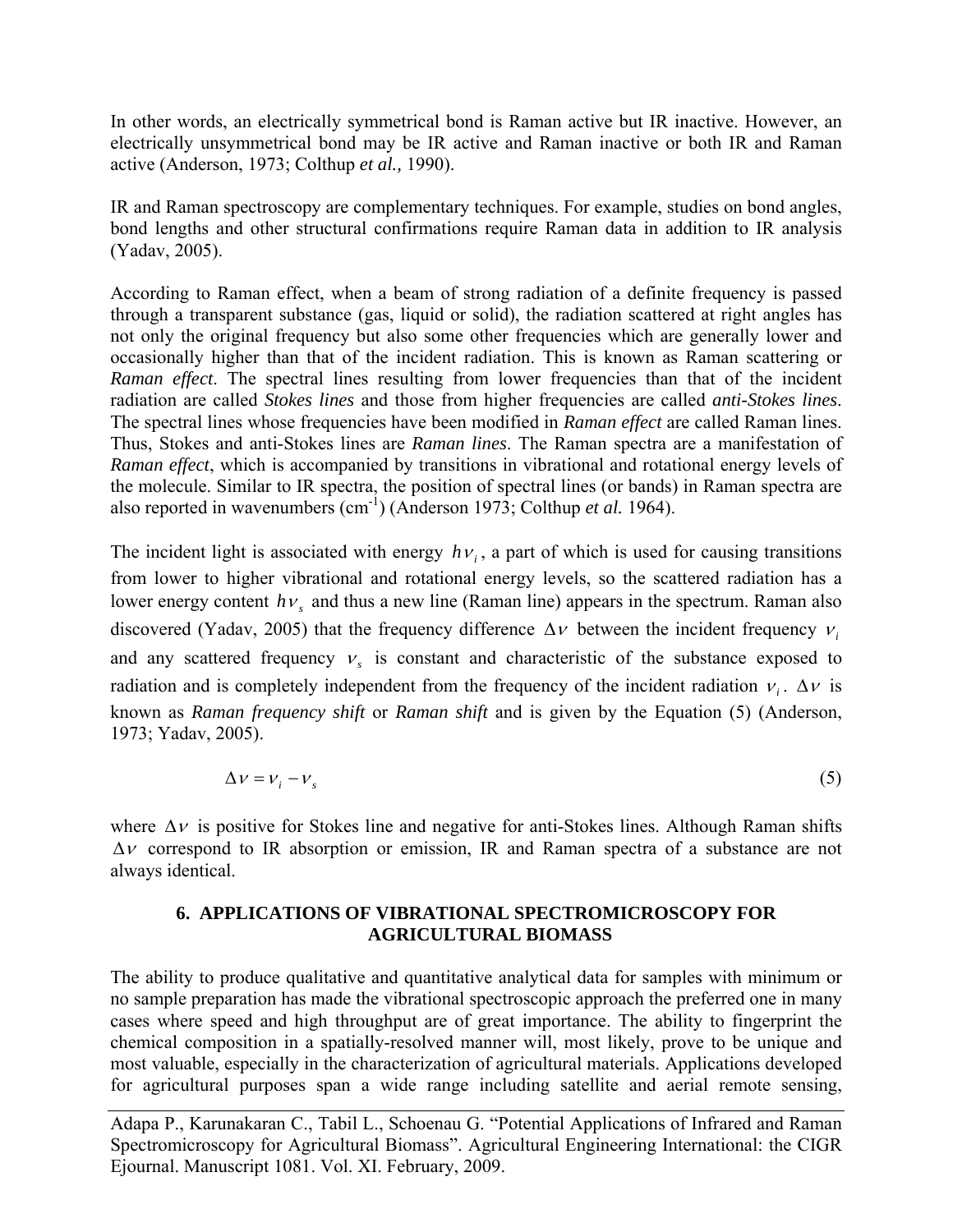macroscopic imaging for quality control and in vivo measurements, and microscopic applications aimed at increasing the fundamental understanding of plant physiology on the cellular level (Budevska, 2002).

IR and Raman spectroscopy are complementary techniques that provide information on molecular structure. By combining spectroscopy with microscopy, molecular information can be obtained with great spatial resolution (at the micrometer scale) at the microscopic level (Thygesen *et al.,* 2003).

# **6.1 Applications of IR Spectromicroscopy**

Among all the properties of an organic compound, no single property gives as much information about the compound's structure as its IR spectrum. Thus, IR spectroscopy is the most widely used method for the compositional determination of organic compounds. The basic reason why IR spectra are of such value to organic chemists is that molecular vibrations depend on interatomic distances, bond angles and bond strengths, rather than on bulk properties of the compound. Thus, these vibrational frequencies provide a molecular fingerprint which enables the identification of the compound either in the pure state or in mixtures (Yadav, 2005).

Synchrotron based IR spectromicroscopy has better signal to noise ratio and spatial resolution compared to globar sources. The technique is used to identify molecular constituents in biological samples from their vibrational spectra in the mid-IR region  $(4000-667 \text{ cm}^{-1})$ , and is capable of exploring the molecular chemistry (structural make-up) within microstructures of biological tissues at a cellular level without destruction of internal structures at a high spatial resolution (3- 10 <sup>μ</sup> m) (Marinkovic *et al.,* 2002; Yu *et al.,* 2007).

A drawback of globar-source IR spectromicroscopy is the diffraction effects which result in reduced aperture size that limit the field of view to a small region of interest. At the same time, less light overall results in a decrease in the signal-to-noise ratio. For this kind of study on a plant tissue's molecular structural-chemical features for which spectral data need to be collected at the diffraction limit (a few micrometers) in each spatial dimension, only advanced synchrotron and free-electron lasers can be used. Furthermore, the brightness of conventional bench-top IR source is lower by two to three orders of magnitude (Raab and Martin, 2001).

The IR spectromicroscopy have been used to study chemical composition and distribution of various lignocellulosic biomasses as applied to food, feed, biocomposite, textile, and paper and pulp industries. The summary of IR study on various lignocellulosic materials is listed in Table 1. Yu *et al.* (2007) characterized the molecular chemistry of the internal structure of wheat and reported both its structural chemical make-up and nutrient component matrix by analyzing the intensity and spatial distribution of molecular functional groups within the intact seed using advanced synchrotron-based IR spectromicroscopy. A spectral examination of wheat tissue by Yu *et al.* (2007) provided a unique absorption band of lignin at 1510 cm<sup>-1</sup> in the mid-IR region of the electromagnetic spectrum. This is considered to be indicative of the aromatic character of the lignin. An aromatic compound gives two major bands at  $1600$  and  $1510 \text{ cm}^{-1}$ , resulting from quadrant and semicircle ring stretching, respectively (Colthup *et al.,* 1990). Yu *et al.* (2007)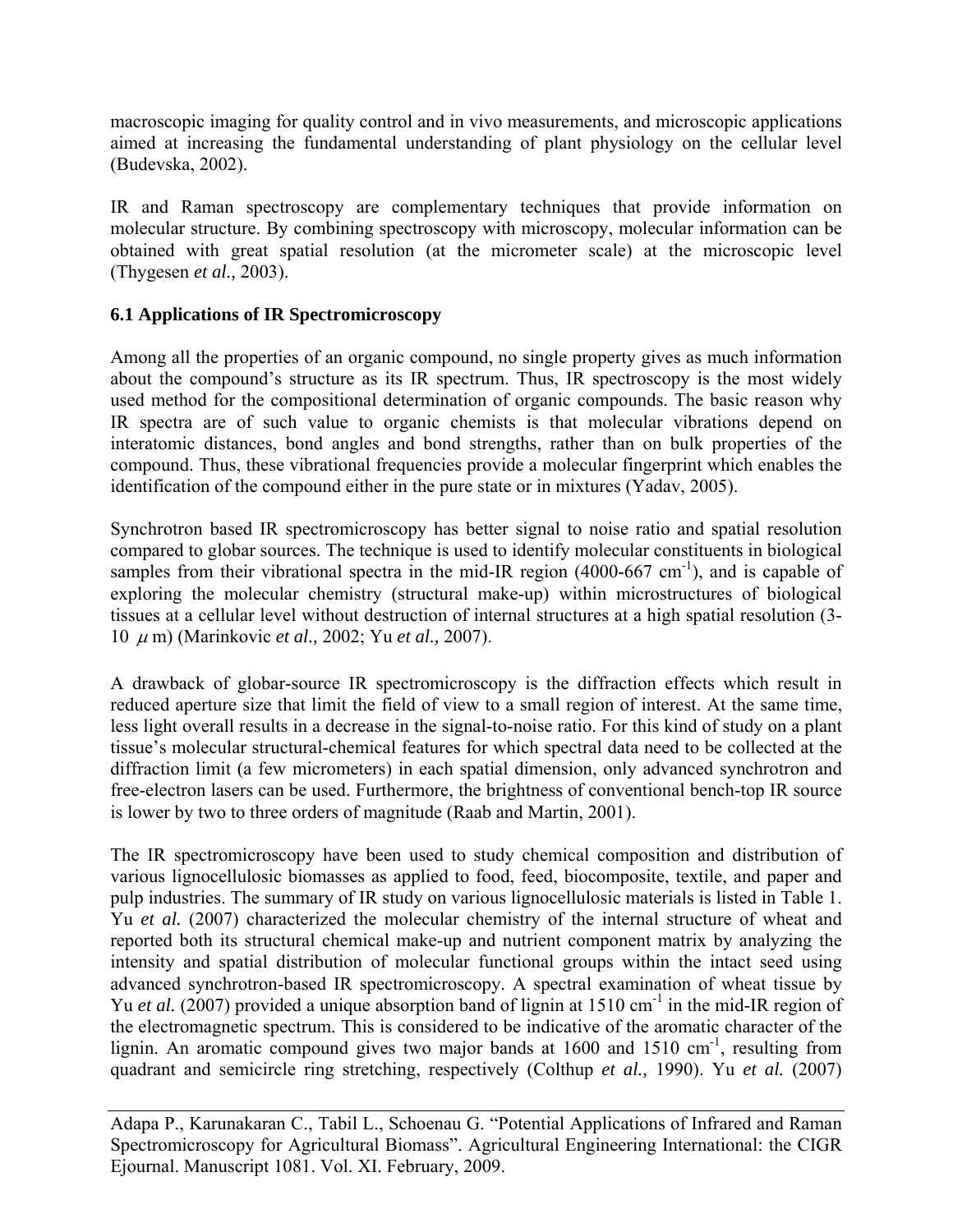observed strong bands for both structural and non-structural carbohydrates, particularly in the 1100-1025 cm<sup>-T</sup> region. A presence of moderate intensity bands at  $1420$ ,  $1370$  and  $1335$  cm<sup>-1</sup> are characteristics of structural carbohydrates. A peak at  $1246 \text{ cm}^{-1}$  is used to indicate the presence of structural carbohydrate such as cellulose (Wetzel *et al.,* 1998; Wetzel, 2001).

Himmelsbach *et al.* (1998) performed experiments to determine the distribution of chemical components in two varieties of flax stems. They have observed bands at 1595 and 1510  $cm^{-1}$ located in the core, cuticle and epidermal tissue and assigned it to aromatic compounds (lignin). Cellulose was monitored by the band at  $1335 \text{ cm}^{-1}$  and acetylated hemicellulosic materials were monitored at  $1250 \text{ cm}^{-1}$ .

Stewart *et al.* (1995) used IR and Raman spectroscopy techniques to investigate the changes in the composition and structure of oak wood and barley straw that had been subjected to chemical and biochemical treatments. Both spectral techniques have been shown to be useful in the analysis of plant and cell walls. The use of both techniques in isolation provided general structural and compositional information of oak wood and barley after biochemical treatments (Table 1).

Wilson *et al.* (2000) performed IR spectromicroscopy analysis of the onion cell and determined the orientation of macromolecules in single cell wall. The IR spectrum of onion was dominated by absorption bands of cellulose and pectin, while minor constituents such as protein, ferulic acid, lignin and hemicelluloses were also detected (Table 1).

Yu (2005) used synchrotron-based IR spectromicroscopy to determine molecular chemistry of various feeds (including grain corn and oat hull tissues) to reveal their ultra-structural and chemical composition (Table 1). The molecular chemical information can be linked to structural and nutritional information. Such information can also be used for biological structural study.

| <b>Material</b>    | Wavenumber $(cm-1)$                            | <b>Researcher(s)</b>       |
|--------------------|------------------------------------------------|----------------------------|
| Lignin             |                                                |                            |
| <b>Wheat Seed</b>  | $1600$ – quadrant ring stretching – aromatic   | Colthup et al. 1990; Yu et |
| Tissue             | lignin                                         | al. 2007                   |
|                    | $1510$ – semicircle ring stretching – aromatic |                            |
|                    | lignin                                         |                            |
| Wheat Straw        | 1595 – very strong aromatic ring stretch;      | Revol 1982; Stewart et al. |
|                    | aromatic C-O stretching                        | 1995                       |
|                    | $1510 -$ very strong aromatic ring stretch;    |                            |
|                    | aromatic C-O stretching                        |                            |
| Steam Exploded     | 1513 & 1433 – aromatic C=C stretch             | Sun <i>et al.</i> 2005     |
| <b>Wheat Straw</b> | 1473 & 1380 – C-H symmetric and                |                            |
|                    | asymmetric deformation                         |                            |
|                    | $1327 - C-C$ and C-O skeletal stretch          |                            |
| Flax Stems         | 1595 – phenylpropanoid polymer                 | Himmelsbach et al. 1998    |
|                    | 1510 – phenylpropanoid polymer                 |                            |
| Corn Kernel        | 1514 semicircle stretching - para-substituted  | Lin-Vein et al. 1991;      |

Table 1: Summary of FT-IR spectra obtained for various lignocellulosic materials.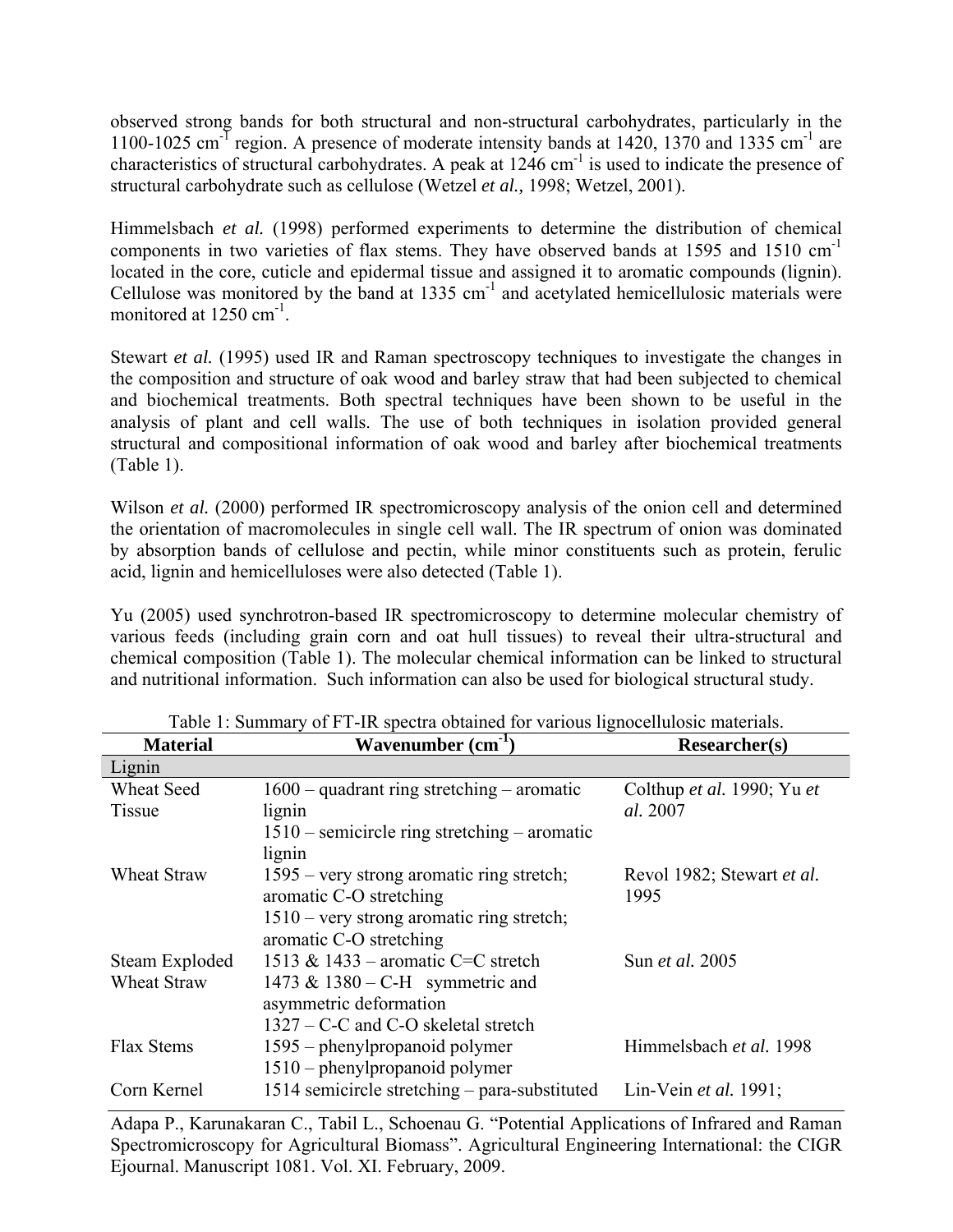|                     | benzene rings                                  | Budevska 2002                                   |  |
|---------------------|------------------------------------------------|-------------------------------------------------|--|
| <b>Barley Straw</b> | 1595 – aromatic skeletal vibrations plus $C=O$ | Lin and Dence 1992;                             |  |
|                     | stretch                                        | Stewart et al. 1995                             |  |
|                     | 1510 – aromatic ring stretch                   |                                                 |  |
| Grain Corn          | $1510$ – aromatic lignin characteristics       | Yu 2005                                         |  |
| Tissue              |                                                |                                                 |  |
| Oat Hull Tissue     | 1510 – aromatic lignin characteristics         | Yu 2005                                         |  |
| Cellulose           |                                                |                                                 |  |
| <b>Wheat Seed</b>   | 1420 Weak C-O stretching                       | Yu et al. 2007; Wetzel et al.                   |  |
| Tissue              | 1370 Weak C-O stretching                       | 1998                                            |  |
|                     | 1335 Weak C-O stretching                       |                                                 |  |
|                     | 1246 Strong C-O stretching                     |                                                 |  |
| Wheat Straw         | 1162, 1130, 1098                               | Michell 1990; Stewart et al.                    |  |
|                     | 900 – anti-symmetric out-of-plane ring         | 1995; Yu et al. 2007                            |  |
|                     | stretch of amorphous cellulose; C-O            |                                                 |  |
|                     | stretching                                     |                                                 |  |
|                     | $1500 - 1300 - C$ -H bending                   |                                                 |  |
| Flax Stems          | 1335                                           | Himmelsbach et al. 1998                         |  |
| <b>Barley Straw</b> | $1130 - ?$ (reason not reported)               | Stewart et al. 1995                             |  |
|                     | 1098 – weak absorbance                         |                                                 |  |
|                     | 900 – anti-symmetric out-of-plane ring         |                                                 |  |
|                     | stretch of amorphous cellulose; C-O            |                                                 |  |
|                     | stretching                                     |                                                 |  |
| Onion               | $1430 - CH2$ in-plane bending vibrations       | Schulz and Baranska 2007;                       |  |
|                     | $1336 - C$ -H ring in-plane bending vibrations | Wilson et al. 2000                              |  |
|                     | 1162 - C-O-C ring vibrational stretching       |                                                 |  |
|                     | $1125/1110 - C-O$ and C-C ring vibrational     |                                                 |  |
|                     | stretching                                     |                                                 |  |
|                     | $1060 - C$ -O stretching and O-C-H in-plane    |                                                 |  |
|                     | bending vibrations                             |                                                 |  |
|                     | $1035 - C$ -O, C=C and C-C-O vibrational       |                                                 |  |
|                     | stretching                                     |                                                 |  |
|                     | $985 - OCH_3$                                  |                                                 |  |
| Grain Corn          | 1246 – cellulosic compounds                    | Yu 2005                                         |  |
| Tissue              |                                                |                                                 |  |
| Oat Hull Tissue     | 1246 – cellulosic compounds                    | Yu 2005                                         |  |
| Hemicellulose       |                                                |                                                 |  |
| Wheat Straw         | $1735 - ?$ (reason not reported)               | Chen et al. 1997; Gastaldi et<br>al. 1998       |  |
| Flax Stems          | 1250 - Acetylated Hemicellulose                | Himmelsbach et al. 1998                         |  |
| Onion               | $815 - ?$ (reason not reported)                | Schulz and Baranska 2007;<br>Wilson et al. 2000 |  |

Note: The references of Researchers provided in Table 1 – Column 3 are for both assignment and observed wavenumbers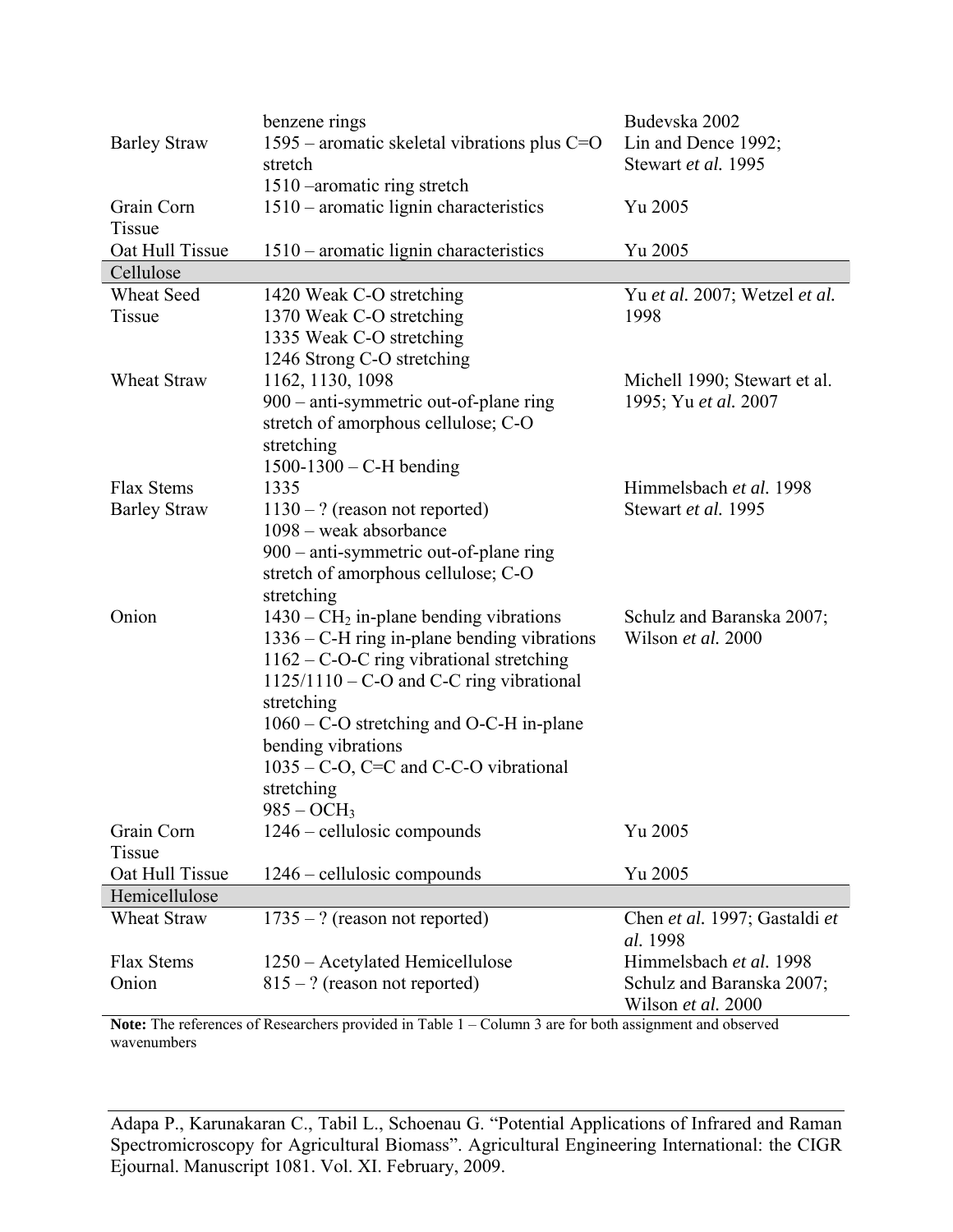## **6.2 Applications of Raman Spectromicroscopy**

Although cellulose and lignocellulosic materials have been studied using conventional Raman spectroscopy, availability of the Raman instrumentation has made studying these materials more convenient (Agarwal, 1999). Many Raman studies of such materials have been published including studies of quantitative nature (Agarwal *et al.,* 2003; Ona *et al.,* 1998; Sun *et al.,* 1997).

For *in situ* structural analysis of lignocellulosic materials, which are heterogeneous composites of cellulose, lignin and hemicellulose and whose microstructures are composed of morphologically distinct regions, Raman spectroscopy is a good technique. Capability to analyze microscopic regions is another important tool which makes Raman microscopy suitable (Turrell and Corsett, 1996). Further considering that presence of water in a sample is not a problem (unlike IR) and information on the orientation of macromolecular components can be obtained. Raman spectroscopy has capabilities that are not provided by any other method (Agarwal, 2008).

The use of Raman spectromicroscopy mapping has been explored for studies of flax stem (Himmelsbach *et al.,* 1999). The results were in agreement with the one obtained with IR microscopic mapping (Himmelsbach *et al.,* 1998).

Assignment of bands/wavenumbers in the Raman spectra of lignocellulosics is an important topic of research. Although some information is already available (Agarwal *et al.,* 1997; Takei *et al.,* 1995), research in this area needs to be accelerated considering that more and more lignincontaining materials are being studied using Raman spectroscopy, which is primarily responsible for the laser induced fluorescence. For interpreting the Raman spectrum of a multi-component material like lignocellulose, not only the contribution of each component needs to be identified but the latter needs to be assigned to component-specific structural units and/or functional groups (Agarwal, 2008).

In this context, note that Raman features of cellulose have already been assigned (Wiley and Atalla, 1987). Moreover, hemicellulose spectral assignments are expected to be very similar to that of cellulose (Agarwal and Ralph, 1997). Therefore, it is primarily lignin for which bands need to be assigned. Assignment for softwood-cellulose Raman bands is given in Table 2 (Agarwal, 1997).

| Wavenumber $(cm-1)$ | <b>Assignment</b> <sup>a</sup> |
|---------------------|--------------------------------|
| $330 \text{ sh}^b$  | Heavy atom bending             |
| 351 w               | Some heavy atom stretching     |
| 380 m               | Some heavy atom stretching     |
| $406$ vw            | ? (reason not reported)        |
| 435 m               | Some heavy atom stretching     |
| 458 m               | Some heavy atom stretching     |
| 492 w               | ? (reason not reported)        |
| 520 m               | Some heavy atom stretching     |
| 899 m               | HCC and HCO bending at $C6c$   |

Table 2. Assignment of bands in the FT-Raman spectrum of softwood-cellulose (Agarwal, 1997)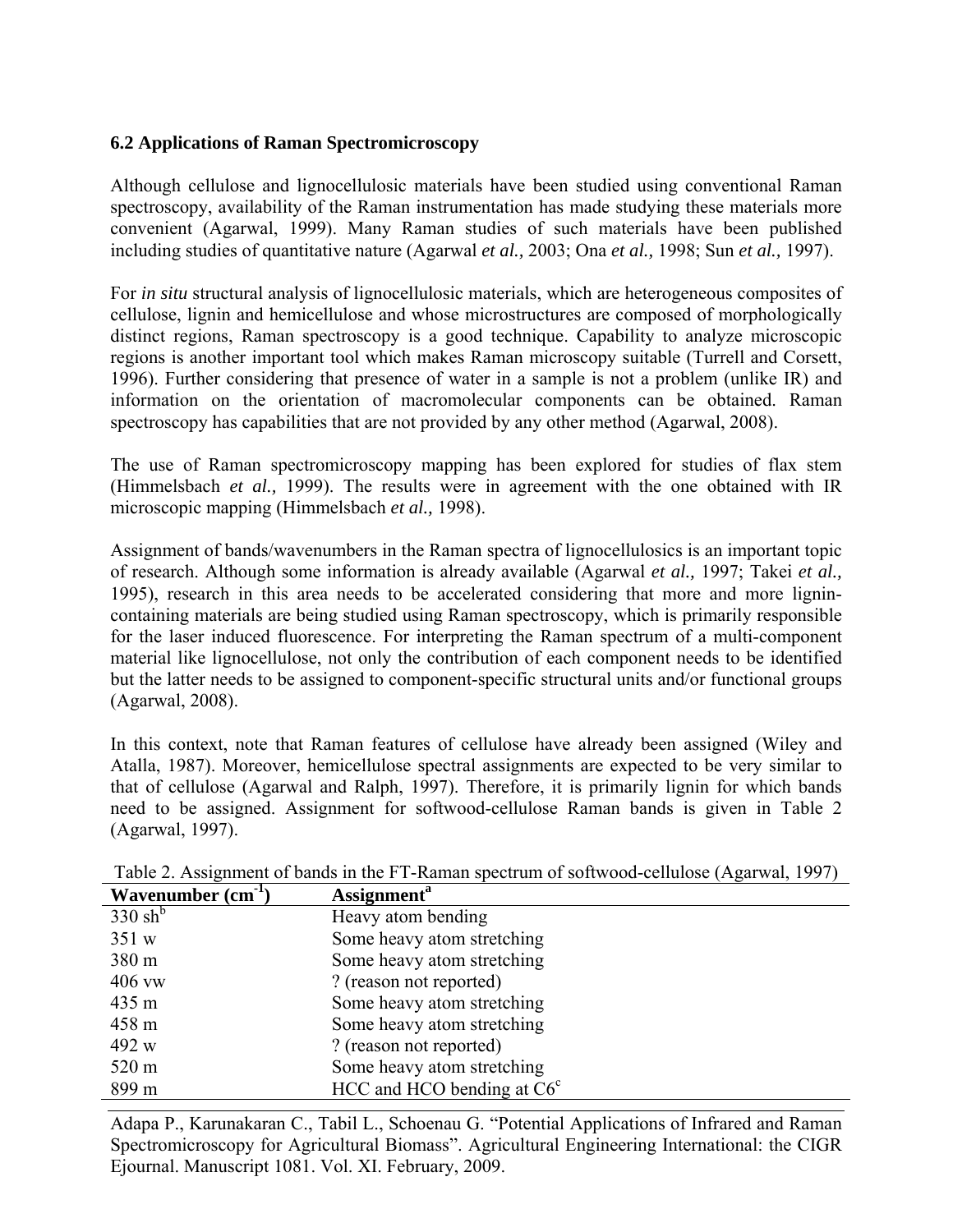| 971 vw                                                             | Heavy atom (CC and CO) stretching                          |  |
|--------------------------------------------------------------------|------------------------------------------------------------|--|
| $1000$ vw                                                          | Heavy atom (CC and CO) stretching                          |  |
| $1037$ sh                                                          | Heavy atom (CC and CO) stretching                          |  |
| $1063$ sh                                                          | Heavy atom (CC and CO) stretching                          |  |
| $1073$ sh                                                          | Heavy atom (CC and CO) stretching                          |  |
| $1095$ s                                                           | Heavy atom (CC and CO) stretching                          |  |
| $1123$ s                                                           | Heavy atom (CC and CO) stretching                          |  |
| $1149$ sh                                                          | Heavy atom (CC and CO) stretching plus HCC and HCO bending |  |
| $1298$ sh                                                          | HCC and HCO bending                                        |  |
| $1338 \text{ m}$                                                   | HCC and HCO bending                                        |  |
| $1377 \text{ m}$                                                   | HCC, HCO and HOC bending                                   |  |
| $1456 \text{ m}$                                                   | HCH and HOC bending                                        |  |
| 2740 vw                                                            | ? (reason not reported)                                    |  |
| 2848 sh                                                            | CH and $CH2$ stretching <sup>d</sup>                       |  |
| 2895 vs                                                            | $CH$ and $CH2$ stretching                                  |  |
| <sup>a</sup> Assignment based on reference (Wiley and Atalla 1987) |                                                            |  |

<sup>b</sup>Note: vs is very strong; s is strong; m is medium; w is weak; vw is very weak; sh is shoulder.

Band intensities are relative to other peaks in the spectrum.

<sup>c</sup>In reference (Wiley and Atalla 1987) the band is at 913 cm<sup>-1</sup>

 $d$ In reference (Wiley and Atalla 1987) the band is at 2868 cm<sup>-1</sup>

Further considering that lignin and hemicellulose molecular structures are somewhat different in different lignocellulosic materials (e.g., in softwood, hardwood and grasses), it is even more important that the goal of band assignment for each class of differing lignocellulosics be accomplished (Agarwal, 2008). When assignments of bands are available, one can evaluate how structural differences and similarities of lignin and carbohydrate polymers are reflected in their individual Raman spectra. For black spruce (softwood) lignin, Raman bands have been assigned (Table 3) (Agarwal *et al.,* 1997).

Table 3. Assignment of bands in the FT-Raman spectrum of softwood lignin (Agarwal, 2008)

| Wavenumber $(cm^{-1})$ | <b>Assignment</b> <sup>a</sup>                                             |
|------------------------|----------------------------------------------------------------------------|
| 357 w <sup>b</sup>     | Skeletal deformation of aromatic rings, substituent groups and side chains |
| 384 w                  | Skeletal deformation of aromatic rings, substituent groups and side chains |
| 463 vw                 | Skeletal deformation of aromatic rings, substituent groups and side chains |
| 491 vw                 | Skeletal deformation of aromatic rings, substituent groups and side chains |
| 537 vw                 | Skeletal deformation of aromatic rings, substituent groups and side chains |
| 555 vw                 | Skeletal deformation of aromatic rings, substituent groups and side chains |
| 591 vw                 | Skeletal deformation of aromatic rings, substituent groups and side chains |
| 634 vw                 | Skeletal deformation of aromatic rings, substituent groups and side chains |
| 731 w                  | Skeletal deformation of aromatic rings, substituent groups and side chains |
| 787 w                  | Skeletal deformation of aromatic rings, substituent groups and side chains |
| 900 vw                 | Skeletal deformation of aromatic rings, substituent groups and side chains |
| 926 vw                 | CCH wag                                                                    |
| 969 vw                 | CCH and -HC=CH- deformation                                                |
| 1033 w                 | $C-O$ of aryl-O-CH <sub>3</sub> and aryl-OH                                |
| 1102 w                 | Out of phase C-C-O stretch of phenol                                       |
| 1134 m                 | A mode of coniferal dehyde                                                 |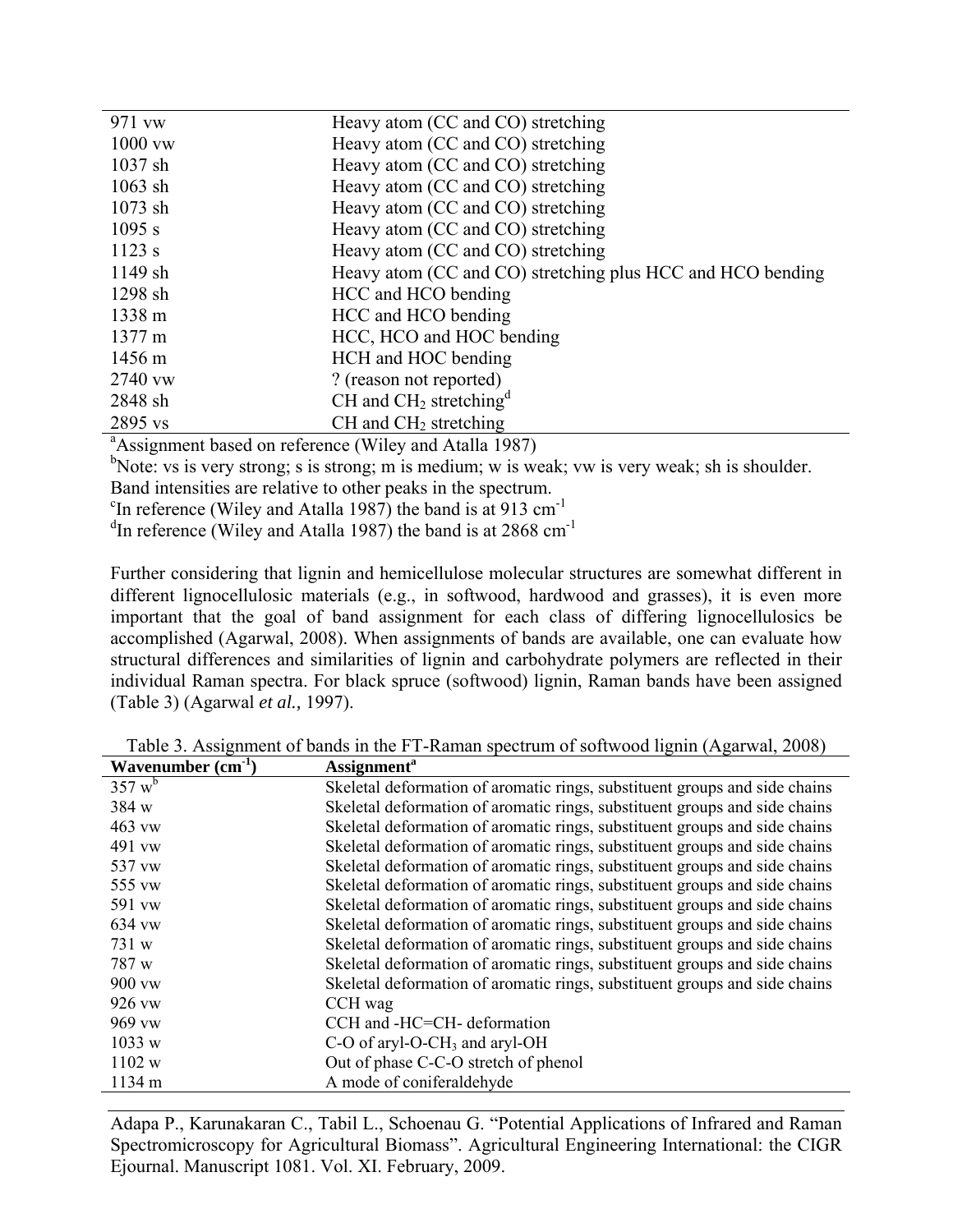| 1191 w                                                           | A phenol mode                                                                        |
|------------------------------------------------------------------|--------------------------------------------------------------------------------------|
| 1216 vw                                                          | aryl-O of aryl-OH and aryl-O-CH <sub>3</sub> ; guaiacyl ring (with $C=O$ group) mode |
| $1271 \text{ m}$                                                 | aryl-O of aryl-OH and aryl-O-CH <sub>3</sub> ; guaiacyl ring (with $C=O$ group) mode |
| $1297$ sh                                                        | aryl-O of aryl-OH and aryl-O-CH <sub>3</sub> ; C=C stretch of coniferyl alcohol      |
| $1333 \; \mathrm{m}$                                             | Aliphatic O-H bend                                                                   |
| 1363 sh                                                          | C-H bend in $R_3C$ -H                                                                |
| 1393 sh                                                          | Phenolic O-H bend                                                                    |
| 1428 w                                                           | O-CH <sub>3</sub> deformation; CH <sub>2</sub> scissoring; guaiacyl ring vibration   |
| 1454 m                                                           | $O-CH3$ deformation; $CH2$ scissoring; guaiacyl ring vibration                       |
| 1508 vw                                                          | Aryl ring stretching, asymmetric                                                     |
| $1602$ vs                                                        | Aryl ring stretching, symmetric                                                      |
| 1620 h                                                           | Ring conjugated $C=C$ stretch of coniferal dehyde                                    |
| 1658 s                                                           | Ring conjugated C=C stretch of coniferyl alcohol; $C=O$ stretch of                   |
|                                                                  | coniferaldehyde                                                                      |
| 2843 m                                                           | C-H stretch in OCH <sub>3</sub> , symmetric                                          |
| 2886 sh                                                          | C-H stretch in $R_3C$ -H                                                             |
| 2938 m                                                           | C-H stretch in OCH <sub>3</sub> , asymmetric                                         |
| 3007 sh                                                          | C-H stretch in OCH <sub>3</sub> , asymmetric                                         |
| 3065 m                                                           | Aromatic C-H stretch                                                                 |
| <sup>a</sup> Assignment taken from reference Agarwal et al. 1997 |                                                                                      |

b<sub>Note: vs is very strong; s is strong; m is medium; w is weak; vw is very weak; sh is shoulder.</sub> Band intensities are relative to other peaks in the spectrum.

Samples of flax (*Linum usitatissimum L.*) stem and its anatomical parts were studied by nearinfrared Raman (NIR-Raman) spectroscopy to determine if the major chemical components of each could be detected by this method (Himmelsbach and Akin, 1998). The bands for cellulose were primarily observed in the fibres and hemicellulose polysaccharides were observed to be prevalent in bast tissue and fibres (Table 4).

| Table 4. Regions assigned to cellulose and hemicellulose present in flax fibres (Himmelsbach and |                                 |  |  |
|--------------------------------------------------------------------------------------------------|---------------------------------|--|--|
|                                                                                                  | Akin, 1998; Jahn et al., 2002). |  |  |

| Wavenumber $(cm-1)$ | <b>Assignment</b>                                               |
|---------------------|-----------------------------------------------------------------|
| Cellulose           |                                                                 |
| 3000-2800           | C-H stretch region; OH/CH deformation; $CH/CH2$ wag region      |
| 1500-1200           | C-O stretch                                                     |
| 1200-950            | Ring mode region                                                |
| 1120 and 1098       | Symmetrical C-O-C and asymmetrical C-O-C vibrational stretching |
| 950-700             | Side-group deformation region for COH, CCH and OCH              |
| 910-890             | HCC and HCO bending at the C6                                   |
| Hemicellulose       |                                                                 |
| 890                 | HCC and HCO bending at C6                                       |
| 515-470             | HCC and HCO bending at C6                                       |
| 2895                | Very strong C-H stretch                                         |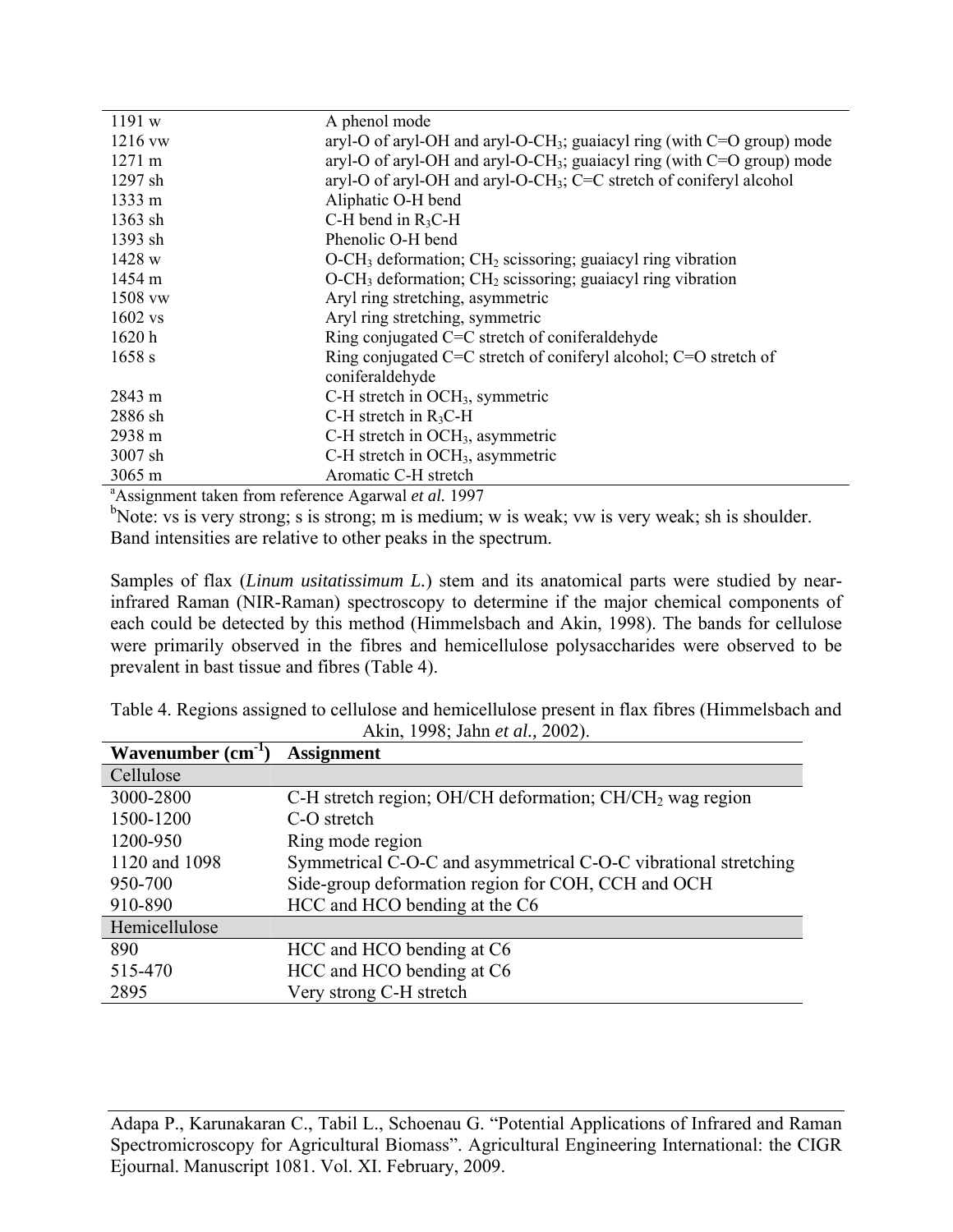# **7. ADVANTAGES AND DISADVANTAGES OF IR AND RAMAN SPECTROMICROSCOPY**

Although Raman shifts fall in the IR region of the electromagnetic spectrum, Raman spectra are quite different from IR spectra (Colthup *et al.,* 1990; Himmelsbach and Akin, 1998; Pistorius, 1995; Schenzel and Fischer, 2001; Schulz and Baranska, 2007; Thygesen *et al.,* 2003; West, 1996; Williams and Manson, 1990; Yadav, 2005). Table 5 summarizes the advantages and disadvantages of IR and Raman spectra deduced from literature review performed in previous sections. Both techniques have been proved beneficial in obtaining chemical compound information and their spatial distribution in lignocellusic biomass, when applied in coordination.

| <b>Infrared Spectra</b>                                                                                                                                                                                                       | <b>Raman Spectra</b>                                                                                                                                                                                            |
|-------------------------------------------------------------------------------------------------------------------------------------------------------------------------------------------------------------------------------|-----------------------------------------------------------------------------------------------------------------------------------------------------------------------------------------------------------------|
| These originate from absorption of radiation by<br>vibrating and rotating molecules                                                                                                                                           | These originate from scattering of radiation by<br>vibrating and rotating molecules                                                                                                                             |
| IR spectroscopy detects vibrations during which<br>the electrical dipole moment changes                                                                                                                                       | Raman spectroscopy is based on the detection<br>of vibrations during which the electrical<br>polarisability changes                                                                                             |
| For liquid samples, generally, dilute solutions<br>are preferred                                                                                                                                                              | Raman lines are weak in intensity, hence<br>concentrated solutions are preferred to get<br>enough intensity                                                                                                     |
| Wet samples can not be used for spectroscopic<br>study because the O-H stretching vibration is<br>very strong in IR and will give false spectra                                                                               | Wet or dry sample can be used for<br>spectroscopic study because the O-H<br>stretching vibration is very weak in Raman<br>since O-H bonds are weakly polarized                                                  |
| Optical systems of IR spectrometer are made of<br>NaCl, NaBr, KCl, KBr, etc.                                                                                                                                                  | Optical systems of Raman spectrometer are<br>made of glass or quartz                                                                                                                                            |
| Fluorescent/Photochemical reactions do not<br>take place                                                                                                                                                                      | Sometimes fluorescent/photochemical<br>reactions take place in the frequency regions<br>of Raman lines and so create difficulties                                                                               |
| IR has high signal-to-noise ratio resulting in<br>shorter sampling times                                                                                                                                                      | Signal-to-noise ratio is much lower, and if the<br>sample fluoresces, measurements may even be<br>impossible. Therefore, long sampling times<br>and/or repeated samplings are desired                           |
| The IR spectromicroscopy has spatial resolution<br>of $\geq$ 10 $\mu$ m <sup>2</sup> (Thygesen <i>et al.</i> 2003) and does<br>not offer confocality i.e. it is not possible to<br>focus on different planes below the sample | Raman spectromicroscopy has the potential of<br>a better spatial resolution ( $\geq 1$ $\mu$ m <sup>2</sup> ) due to<br>lower wavelengths used and is possible to<br>focus on different planes below the sample |

Table 5. Advantages and disadvantages of IR and Raman spectroscopy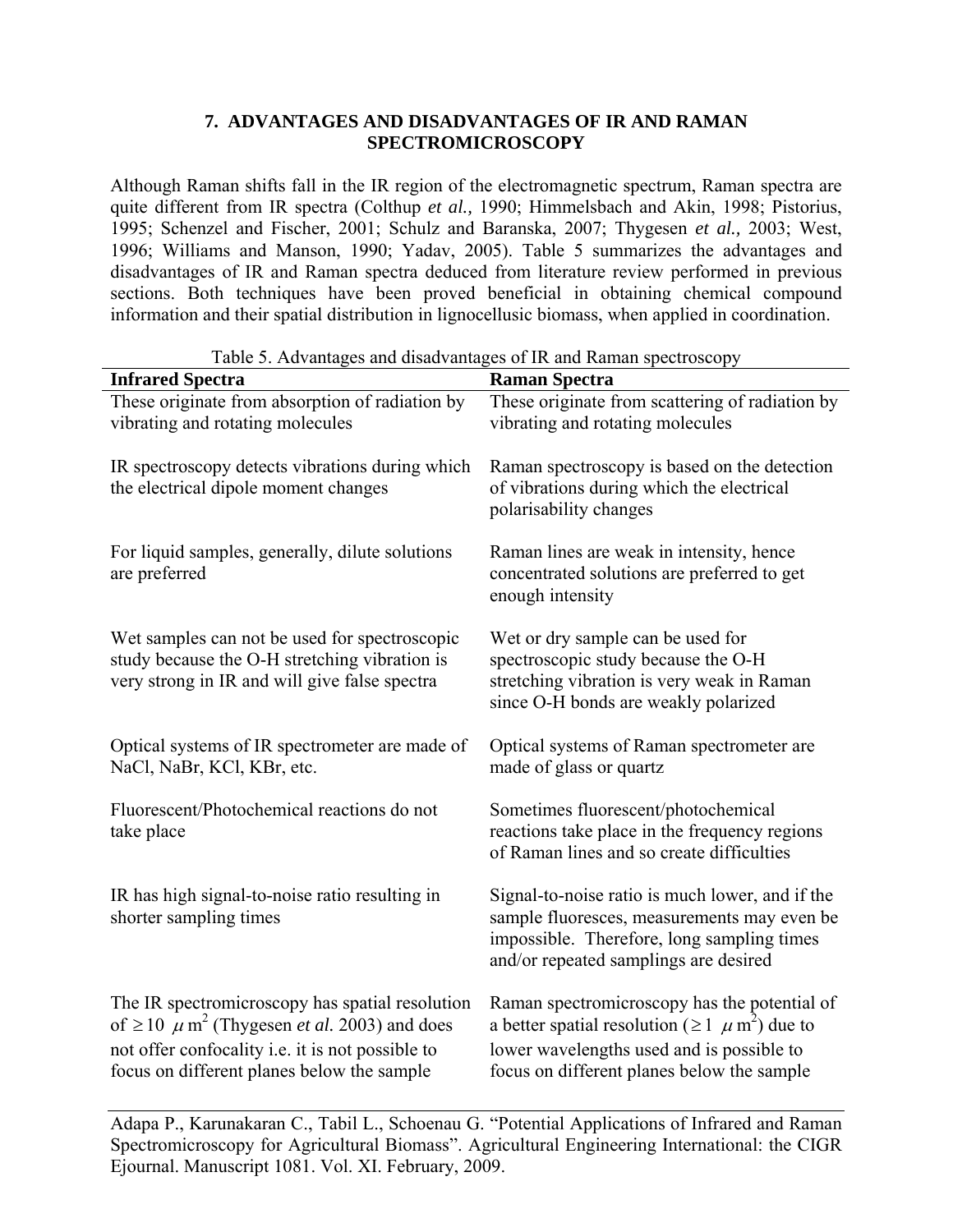| surface                                                                                                     | surface                                                                                                                                                                                        |
|-------------------------------------------------------------------------------------------------------------|------------------------------------------------------------------------------------------------------------------------------------------------------------------------------------------------|
| Method is accurate as well as very sensitive.                                                               | Method is accurate but not very sensitive.                                                                                                                                                     |
| These are recorded by using a beam of radiation<br>having a large number of frequencies in the IR<br>region | These are recorded by using a beam of<br>monochromatic radiation                                                                                                                               |
| Homonuclear diatomic molecules are IR<br>inactive                                                           | Homonuclear diatomic molecules are Raman<br>active                                                                                                                                             |
| IR spectroscopy has negligible concerns of<br>heating the sample                                            | Raman spectroscopy has the problem of<br>heating the sample due to heat generated by<br>the laser. Therefore, short sampling times are<br>recommended to avoid any alteration to the<br>sample |
| Studies by the IR spectra do not require a high<br>degree of purity                                         | Pure substances are required for studies by<br>Raman spectra                                                                                                                                   |

# **8. SUMMARY**

The IR and Raman spectromicroscopic methods have the potential to determine the structural characteristics and chemical compound distribution in agricultural (lignocellulosic) biomass enabling it suitable for biorefineries. However, both these methods have their own advantages and drawbacks, and should be used as complementary techniques. By combining spectroscopy with microscopy molecular information can be obtained with great spatial resolution at the microscopic level.

The literature review of lignocellulosic biomass have indicated that IR and Raman spectromicroscopy could be used successfully to study the chemical structure and spatial distribution of cellulose, hemicellulose and lignin in various agricultural biomasses as applied to food, feed, biocomposite, textile, and paper and pulp industries. However, no published research has been found that could address the need to determine the structural characteristics and chemical components distribution in agricultural biomass using IR and Raman spectroscopic methods enabling it suitable for biorefineries. There is a need to initiate studies that could develop information on the spatial origin and distribution of the components of interest when subjected to various pre-processing and pre-treatment methods at microscopic level as opposed to quantification of chemical composition of biomass by relying on the separation of the components of interest.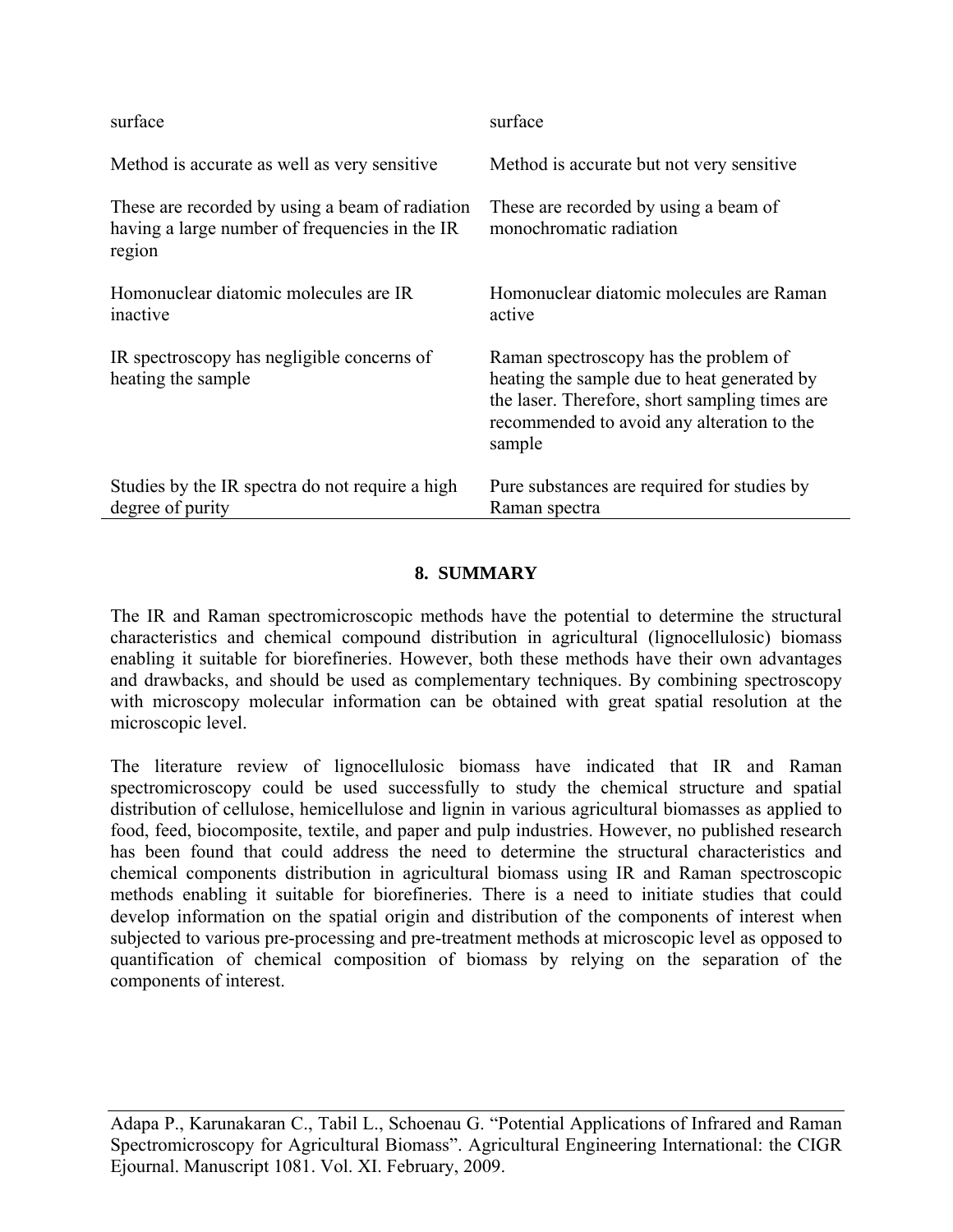#### **9. REFERENCES**

- Adapa, P.K., L.G. Tabil, G.J. Schoenau, B. Crerar and S. Sokhansanj, 2002. Compression characteristics of fractionated alfalfa grinds. *Powder Handling and Processing* 14(4): 252-259.
- Adapa, P.K., L.G. Tabil, G.J. Schoenau and S. Sokhansanj. 2004. Pelleting characteristics of fractionated sun-cured and dehydrated alfalfa grinds. *Applied Engineering in Agriculture*  20(6): 813-820.
- Ade-Omowaye, B.I.O., A. Angersbach, K.A. Taiwoy and D. Knorr. 2001. Use of pulsed electric field pre-treatment to improve dehydration characteristics of plant based foods. *Trends in Food Science and Technology* 12: 285–295.
- Agarwal, U.P. and S.A. Ralph. 1997. FT-Raman Spectroscopy of Wood: Identifying Contributions of Lignin and Carbohydrate Polymers in the Spectrum of Black Spruce (Picea mariana). *Applied Spectroscopy* 51(11): 1648-1655.
- Agarwal, U.P, S.A. Ralph and R.H. Atalla. 1997. FT Raman Spectroscopic Study of Softwood Lignin. Proceedings of 9<sup>th</sup> International Symposium on Wood Pulp Chemistry, Canadian Pulp Paper Association, Montreal, Canada, Poster Presentation, 8-1.
- Agarwal, U.P. 1999. An Overview of Raman Spectroscopy as Applied to Lignocellulosic Materials. Advances in Lignocellulosic Characterization, Ed. D.S. Argyropoulos, TAPPI Press, Atlanta, GA: 209-225.
- Agarwal, U.P., Weinstock, I.A., and Atalla, R.H. 2003. FT-Raman Spectroscopy: A Rapid, Noninvasive Technique for Direct Measurement of Lignin in Kraft Pulp, *Tappi Journal* 2: 22-26.
- Agarwal, U.P. 2008. Chapter 9: An Overview of Raman Spectroscopy as Applied to Lignocellulosic Materials. Published in the book Advances in Lignocellulosic Characterization, ED. T. Hu, Blackwell Publishing, USA: 201-225.
- Anderson, A. 1973. The Raman Effect, Vol. 1, Principles. Marcel Dekker Inc.
- Anglès, M.N., F. Ferrando, X. Farriol and J. Salvadó. 2001. Suitability of steam exploded residual softwood for the production of binderless panels. Effect of the pre-treatment severity and lignin addition. *Biomass and Bioenergy* 21: 211-224.
- Bagby, M. O. 1982. In International Symposium on Ethanol from Biomass. H. E. Duckworth and E. A. Thompson, eds. 561 -569. Winnipeg, MB: The Royal Society of Canada.
- Bazhal, M.I, M.O. Ngadi and V.G.S. Raghavan. 2003. Influence of pulsed electroplasmolysis on the porous structure of apple tissue. *Biosystems Engineering* 86(1): 51–57.
- Bhattacharya, S.C., S. Sett and R.M. Shrestha. 1989. State of the art for biomass densification. *Energy Sources* 11:161-182.
- Boerjan, W., J. Ralph and M. Baucher. 2003. Lignin bios. *Annual Reviews of Plant Biology* 54: 519-549. doi:10.1146/annurev.arplant.54.031902.134938
- Bowyer, J.L. and V.E. Stockmann. 2001. Agricultural residues: An exciting bio-based raw material for the global panel industry. *Forest Products Journal* 51(1): 10-21.
- Budevska, B. O. (2002). Handbook of Vibrational Spectroscopy, Vol. 5, edited by J. M. Chalmers and P. R. Griffiths, New York: John Wiley and Sons: 3720–3732.
- Campbell, C.A., R.P. Zentner, S. Gameda, B. Blomert and D.D. Wall. 2002. Production of annual crops on the Canadian prairies: Trends during 1976 – 1998. *Canadian Journal of Soil Science* 82: 45-57.

Adapa P., Karunakaran C., Tabil L., Schoenau G. "Potential Applications of Infrared and Raman Spectromicroscopy for Agricultural Biomass". Agricultural Engineering International: the CIGR Ejournal. Manuscript 1081. Vol. XI. February, 2009.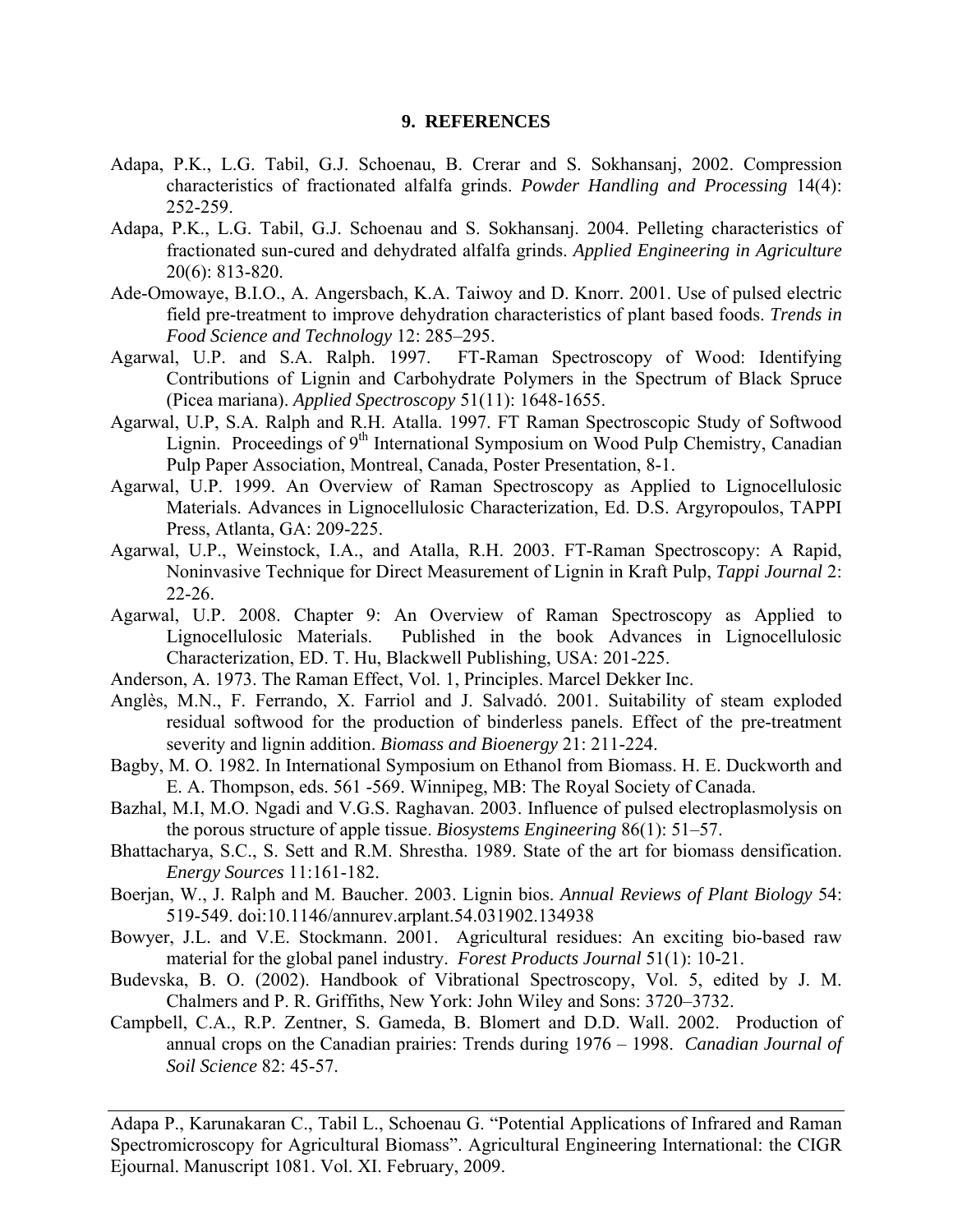- Chabannes, M., K. Ruel, A. Yoshinaga, B. Chabbert, A. Jauneau, J.P. Joseleau, A.M. Boudet. 2001. *In situ* analysis of lignins in transgenic tobacco reveals a differential impact of individual transformations on the spatial patterns of lignin deposition at the cellular and subcellular levels. *Plant J.* 28: 271-282. doi:10.1046/j.1365-313X.2001.01159.x
- Chen, L.M., R.H. Wilson and M.C. McCann. 1997. Investigation of Macromolecule Orientation in Dry and Hydrated Walls of Single Onion Epidermal Cells by FT-IR Microspectroscopy. *Journal of Molecular Structure* 408: 257-260.
- Coates, J. 2000. Interpretation of Infrared Spectra, A Practical Approach. Ed. R.A. Meyers, Encyclopaedia of Analytical Chemistry. John Wiley & Sons Ltd., Chichester: 10815- 10837.
- Colour Therapy Healing. 2008. Electromagnetic Spectrum. Website Accessed on: June 2, 2008. Website: http://www.colourtherapyhealing.com/colour/electromagnetic\_spectrum.php
- Colthup, N. B., L.H. Daly and S.E. Wiberley. 1990. Introduction to Infrared and Raman Spectroscopy, 3rd ed., Boston, MA: Academic Press.
- Crawford, R. L. 1981. *Lignin biodegradation and transformation*. New York: John Wiley and Sons. ISBN 0-471-05743-6.
- Deguchi, S., K. Tsujii and K. Horikoshi. 2006. Cooking Cellulose in Hot and Compressed Water. Chemical Communications: 3293-3295. doi:10.1039/b605812d
- Encyclopædia Britannica. 2008. Cellulose*.* Retrieved May 23, 2008, from Encyclopædia Britannica Online.
- Focher, B., A. Marzetti, E. Marsano, G. Conio, A. Tealdi, A. Cosani and M. Terbojevich. 1998. Regenerated and Graft Copolymer Fibres from Steam-Exploded Wheat Straw: Characterization and Properties. *Journal of Applied Polymer Science* 67: 961-974.
- Freudenberg, K. and A.C. Nash (eds). 1968. *Constitution and Biosynthesis of Lignin*. Berlin: Springer-Verlag.
- Gastaldi, G., G. Capretti, B. Focher and C. Cosentino. 1998. Characterization and Properties of Cellulose Isolated from the *Crambe Abyssinica* Hull. *Industrial Crops and Products* 8: 205-218.
- Granada, E., L.M. López González, J.L. Míguez and J. Moran. 2002. Fuel lignocellulosic briquettes, die design and products study. *Renewable Energy* 27: 561-573.
- Himmelsbach, D.S., S. Khalili and D.E. Akin. 1998. FT-IR Microspectroscopic Imaging of Flax (*Linum usitatissimum* L.) Stems. *Cellular and Molecular Biology* 44: 99-108.
- Himmelsbach, D.S., S. Khahili and D.E. Akin. 1999. Near-Infrared–Fourier-Transform–Raman Microspectroscopic Imaging of Flax Stems. *Vibrational Spectroscopy* 19: 361-367.
- Himmelsbach, D.S. and D.E. Akin. 1998. Near-Infrared–Fourier-Transform–Raman Spectroscopy of Flax (*Linum usitatissimum* L.) Stems. *Journal of Agriculture and Food Chemistry* 46: 991-998.
- Holt-Gimenez, E. 2007. Biofuels: Myths of the Agrofuels Transition. *Backgrounder.* Institute for Food and Development Policy, Oakland, CA. 13:2
- Hon, D.N.-S. 1989. Cellulosic adhesives. In *Adhesives from Renewable Resources*, Eds. R.W. Hemmingway and A.H. Conner, 289-304. Washington, DC: American Chemical Society.
- Jahn, A., M.W. Schroder, M. Futing, K. Schenzel and W. Diepenbrock. 2002. Characterization of alkali treated flax fibres by means of FT Raman Spectroscopy and Environmental Scanning Electron Microscopy. *Spectrochimica Acta*, Part A 58: 2271-2279.

Adapa P., Karunakaran C., Tabil L., Schoenau G. "Potential Applications of Infrared and Raman Spectromicroscopy for Agricultural Biomass". Agricultural Engineering International: the CIGR Ejournal. Manuscript 1081. Vol. XI. February, 2009.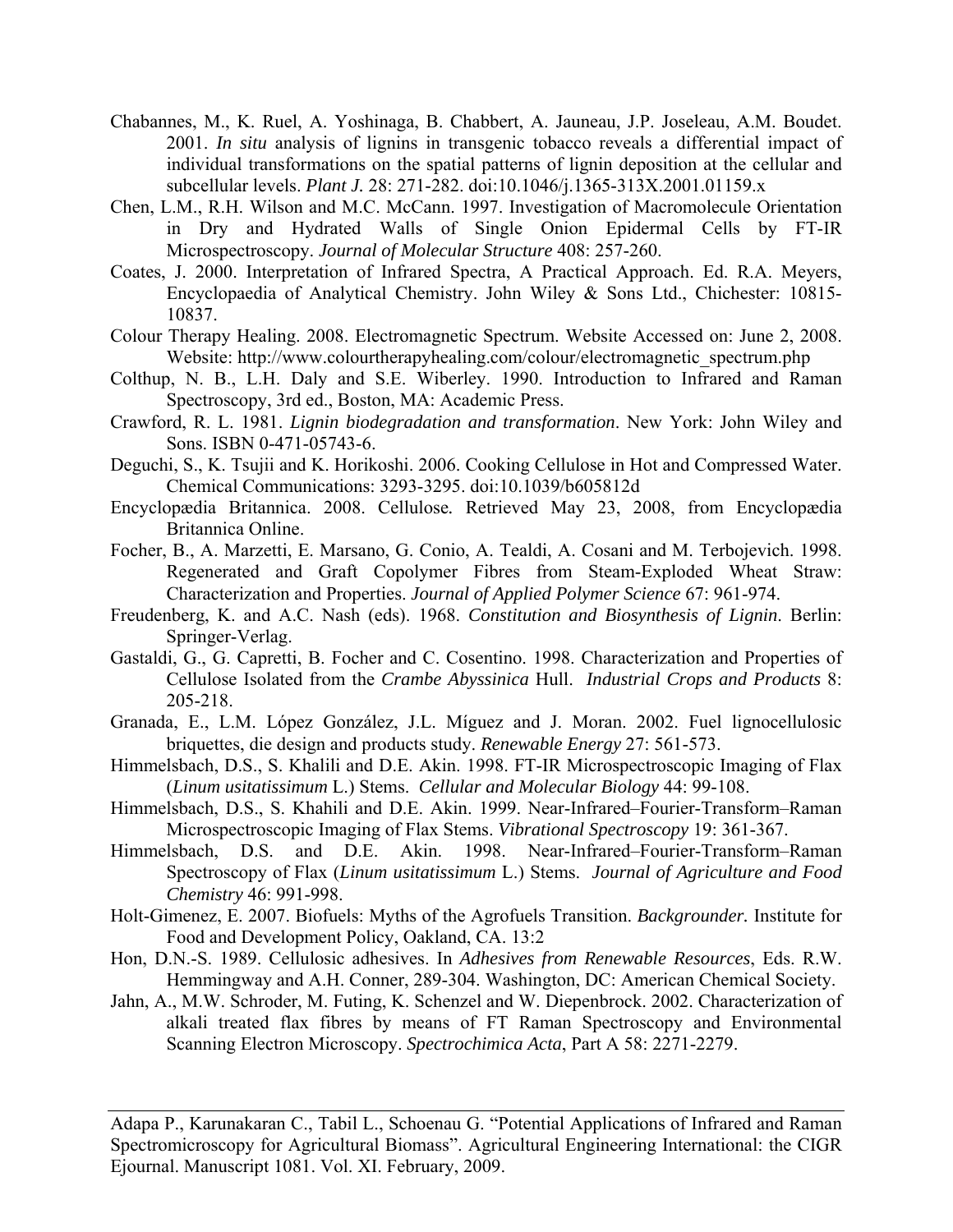- Lebo, S. E. Jr., J.D. Gargulak, and T.J. McNally. 2001. "Lignin". *Kirk-Othmer Encyclopedia of Chemical Technology*. John Wiley & Sons, Inc. DOI:10.1002/0471238961.12090714120914.a01.pub2. Retrieved on 2007-10-14.
- Lehtikangas, P. 2001. Quality properties of palletized sawdust, logging residues and bark. *Biomass and Bioenergy* 20: 351-360.
- Lin, S.Y. and C.W. Dence. 1991. Methods in Lignin Chemistry. Springer-Verlag (Berlin, New York): page 92
- Lin, Y., and S. Tanaka. 2006. Ethanol fermentation from biomass resources: current state and prospects. *Applied Microbiology and Biotechnology* 69.6: 627-642.
- Lin-Vein, D., N.B. Colthurp, W.G. Fateley and J.G. Grasselli. 1991. The Handbook of Infrared and Raman Characteristic Frequencies of Organic Molecules. Academic Press, San Diego, 277–306.
- Liu, R., H. Yu and Y. Huang. 2005. Structure and Morphology of Cellulose in Wheat Straw. *Cellulose* 12: 25-34.
- Marinkovic, N.S.,R.Huang, P. Bromberg, M. Sullivan, J. Toomey, L.M. Miller, E. Sperber, S. Moshe, K.W. Jones, E. Chouparova, S. Lappi, S. Franzen and M.R. Chance.2002. Center for Synchrotron Biosciences' U2B Beamline : An International Resource for Biological Infrared Spectroscopy. *Journal of Synchrotron Radiation*, 9: 189-197.
- Michell, A.J. 1990. Second-Derivative FT-IR Spectra of Native Cellulose. *Carbohydrate Research* 197: 53-60.
- Murphy, J.D and K. McCarthy. 2005. Ethanol production from energy crops and wastes for use as a transport fuel in Ireland. *Applied Energy* 82: 148-166.
- Nelson, D.L. and M.M. Cox. 2005. *Lehninger Principles of Biochemistry*. New York, NY: W.H. Freeman and Company.
- Ona, T., Sonoda, T., Ito, K. Shibata, M., Katayama, T., Kato, T., and Ootake, Y. 1998. Nondestructive Determination of Lignin Syringyl/Guaiacyl Monomeric Composition in Native Wood by Fourier Transform Raman Spectroscopy. *Journal of Wood Chemistry and Technology* 18: 43-51.
- Pistorius, A.M.A. 1995. Biochemical Applications of FT-IR Spectroscopy. *Spectroscopy Europe* 7: 8-15.
- Raab, T. K. and M.C. Martin. 2001. Visualizing Rhizosphere Chemistry of Legumes with Mid-Infrared Synchrotron Radiation. *Planta* 213: 881–887.
- Ralph, J., C. Lapierre, J.M. Marita, H. Kim, F. Lu, R.D. Hatfield, S. Ralph, C. Chapple, R. Franke, N.R. Hemm, J. van Doorsselaere, R.R. Sederoff, D.M. O'Malley, J.T. Scott, J.J. MacKay, N. Yahiaoui, A-M. Boudet, M. Pean, G. Pilate, L. Jouanin, and W. Boerjan. 2001. Elucidation of new structures in lignins of CAD- and COMT-deficient plants by NMR. *Phytochemistry* 57: 993-1003. DOI:10.1016/S0031-9422(01)00109-1
- Revol, J.F. 1982. On the Cross-sectional Shape of Cellulose Crystallites in *Valonia Ventricosa*. *Carbohydrate Polymer* 2: 123-134.
- Schenzel, K. and S. Fischer. 2001. NIR FT Raman Spectroscopy A Rapid Analytical Tool for Detecing the Transformation of Cellulose Polymorphs. *Cellulose* 8: 49-57.
- Schienmann, F. Ed. 1970.An Introduction to Spectroscopic Methods for the Identification of Organic Compounds, Vol. 1, Pergamon Press, Oxford.
- Schulz, H. and M. Baranska. 2007. Identification and Quantification of valuable Plant Substances by IR and Raman Spectroscopy. *Vibrational Spectroscopy* 43: 13-25.

Adapa P., Karunakaran C., Tabil L., Schoenau G. "Potential Applications of Infrared and Raman Spectromicroscopy for Agricultural Biomass". Agricultural Engineering International: the CIGR Ejournal. Manuscript 1081. Vol. XI. February, 2009.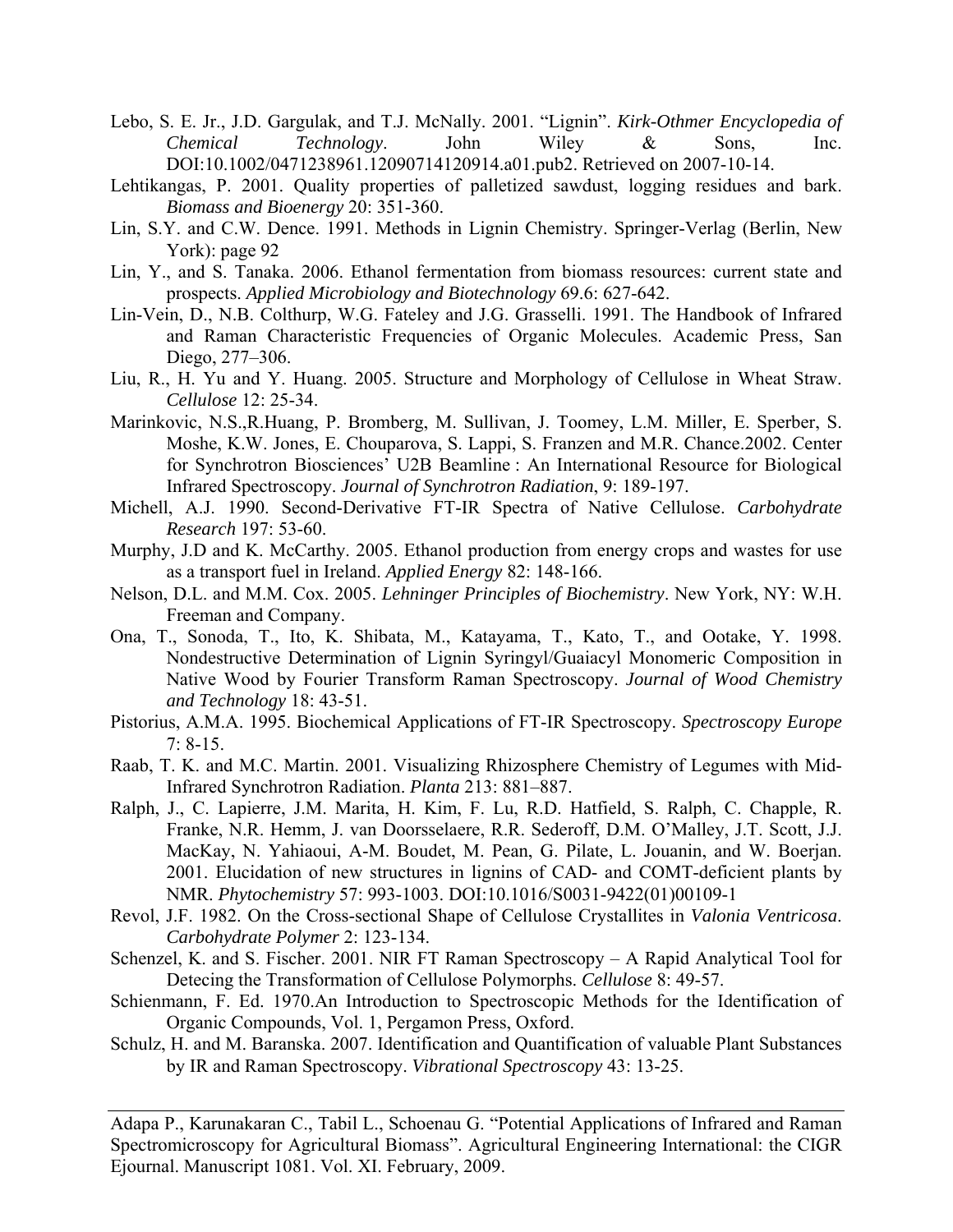- Shambe T. and J.F. Kennedy. 1985. Acid and enzymatic hydrolysis of chaotropically pretreated millet stalk, acha and rice straws and conversion of the products to ethanol. *Enzyme and Microbial Technology* 7: 115-120.
- Shaw, M. 2008. Feedstock and Process Variables Influencing Biomass Densification. M.Sc. Thesis, Department of Agricultural and Bioresource Engineering, University of Saskatchewan. Website: http://library2.usask.ca/theses/available/etd-03092008- 115636/unrestricted/Thesis.MarkShaw.FinalR3.pdf
- Sokhansanj, S., S. Mani, X. Bi, P. Zaini and L. Tabil. 2005. Binderless Pelletization of Biomass. ASAE Annual International Meeting, Tampa Convention Centre, Tampa, Florida July 17- 20, Paper Number 056061
- Sokhansanj, S., S. Mani, M. Stumborg, R. Samson and J. Fenton, 2006. Production and distribution of cereal straw on the Canadian pariries. *Canadian Biosystems Engineering* 48: 3.39-3.46.
- Stewart, D., H.M. Wilson, P.J. Hendra and I.M. Morrison. 1995. Fourier-Transform Infrared and Raman Spectroscopic Study of Biochemical and Chemical Treatments of Oak Wood (*Quercus rubra*) and Barley (*Hordeum vulgare*) Straw. *Journal of Agriculture and Food Chemistry* 43: 2219-2225.
- Sun, Z., A. Ibrahim, and P.B. Oldham. 1997. Rapid Lignin Measurement in Hardwood Pulp samples by Near-Infrared Fourier Transform Raman Spectroscopy. *Journal of Agriculture and Food Chemistry* 45: 3088-3091.
- Sun, X.F., F. Xu, R.C. Sun, P. Fowler and M.S. Baird. 2005. Characteristics of Degraded Cellulose Obtained from Steam-Exploded Wheat Straw. *Carbohydrate Research* 340(2005): 97-106.
- Takei, T., N. Kato, T. Iijima and M. Higaki. 1995. Raman spectroscopic Analysis of Wood and Bamboo Lignin. *Mokuzai Gakkaishi* 41(2): 229-236.
- Thygesen, L.G., M.M. Lokke, E. Micklander and S.B. Engelsen. 2003. Vibrational Microspectroscopy of Food – Raman vs. FT-IR. *Trends in Food Science and Technology* 14: 50-57.
- Turrell, G. and J. Corsett. 1996. Raman Microscopy Development and Applications. Academic Press, San Diego, California.
- United States Department of Energy (USDE). 2006. Energy Efficiency and Renewable Energy Biomass Program. Website: http://www1.eere.energy.gov/biomass (2006/01/24).
- Updegraff DM. 1969. Semimicro Determination of Cellulose in Biological Materials. *Analytical Biochemistry* 32: 420 – 424.
- Vainio, U. 2007. Characterisation of Cellulose- and Lignin-Based Materials Using X-Ray Scattering Methods. University of Helsinki, Report Series in Physics, HU-P-D145: 46 pages + Appendices.
- van Dam, J.E.G., M.J.A. van den Oever, W. Teunissen, E.R.P. Keijsers and A.G. Peralta. 2004. Process for production of high density/high performance binderless boards from whole coconut husk. Part 1: lignin as intrinsic thermosetting binder resin. *Industrial Crops and Products* 19: 207-216.
- West, Y.D. 1996. Study of Sample Heating Effects Arising During Laser Raman Spectroscopy. *The Internet Journal of Vibrational Spectroscopy* 1: 5.
- Wetzel, D. L. 2001. Fundamental Processes within Natural and Constructed Wetland Ecosystems: Short-Term Versus Long-Term Objectives. Proceedings of the International Wheat Quality Conference II, Manhattan, Kansas, USA, May 2001, pp. 1–20.